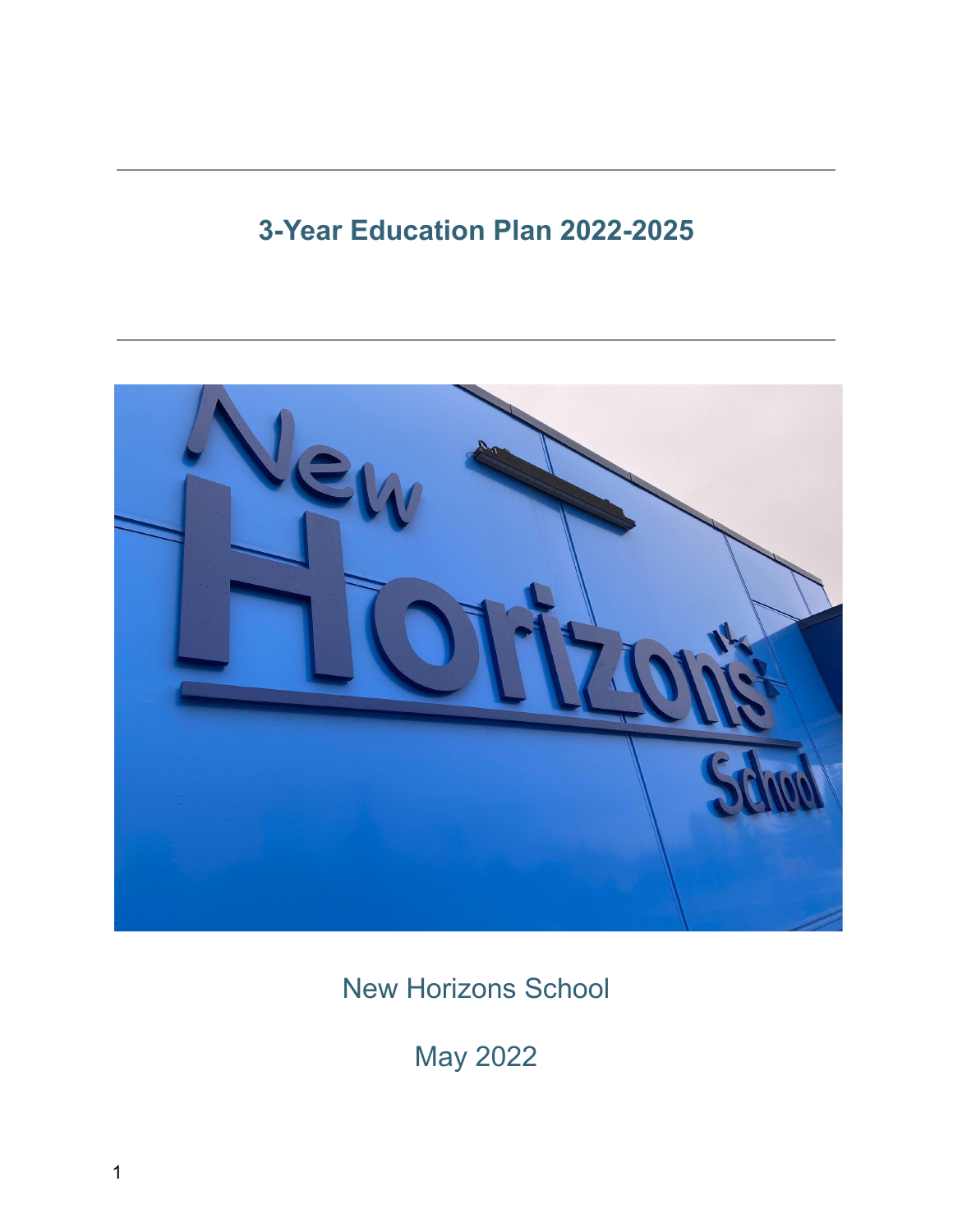#### **CONTENTS**

| Accountability Statement for Three-Year Education Plan 2022/2025                                                                                                                                                                                  | $\overline{3}$ |
|---------------------------------------------------------------------------------------------------------------------------------------------------------------------------------------------------------------------------------------------------|----------------|
| <b>Stakeholder Engagement</b>                                                                                                                                                                                                                     | 4              |
| <b>Foundation Statements</b>                                                                                                                                                                                                                      | 5              |
| <b>Profile of the School Authority</b>                                                                                                                                                                                                            | 6              |
| <b>Strategies: Colour Code</b>                                                                                                                                                                                                                    | 7              |
| <b>CHARTER GOALS</b>                                                                                                                                                                                                                              | 8              |
| <b>Charter Goal 1: Student Learning Is Improved</b><br>Outcome One: Students will demonstrate mastery of learner outcomes mandated by the Alberta<br>programs of studies.<br>Outcome Two: Students will become creative risk takers academically. | 8<br>8<br>10   |
| <b>Charter Goal 2: Students Will Benefit from Opportunities for Positive Interaction</b><br>Outcome One: Students will develop positive interdependence skills.<br>Outcome Two: Students will become creative risk takers socially.               | 12<br>12<br>15 |
| <b>Charter Goal 3: Students' Emotional Needs Are Supported</b><br>Outcome One: Students will develop independence, self-direction and self-discipline in learning.<br>Outcome Two: Students will become creative risk takers emotionally.         | 18<br>18<br>22 |
| <b>STRATEGIC GOALS</b>                                                                                                                                                                                                                            | 24             |
| <b>Domain: Student Growth and Achievement</b>                                                                                                                                                                                                     | 24             |
| <b>Domain: Learning Supports</b>                                                                                                                                                                                                                  | 25             |
| <b>Domain: Teaching and Leading</b>                                                                                                                                                                                                               | 27             |
| <b>Domain: Governance</b>                                                                                                                                                                                                                         | 28             |
| <b>Implementation Plan</b>                                                                                                                                                                                                                        | 30             |
| <b>Budget Summary</b>                                                                                                                                                                                                                             | 30             |
| <b>Capital Plans</b>                                                                                                                                                                                                                              | 30             |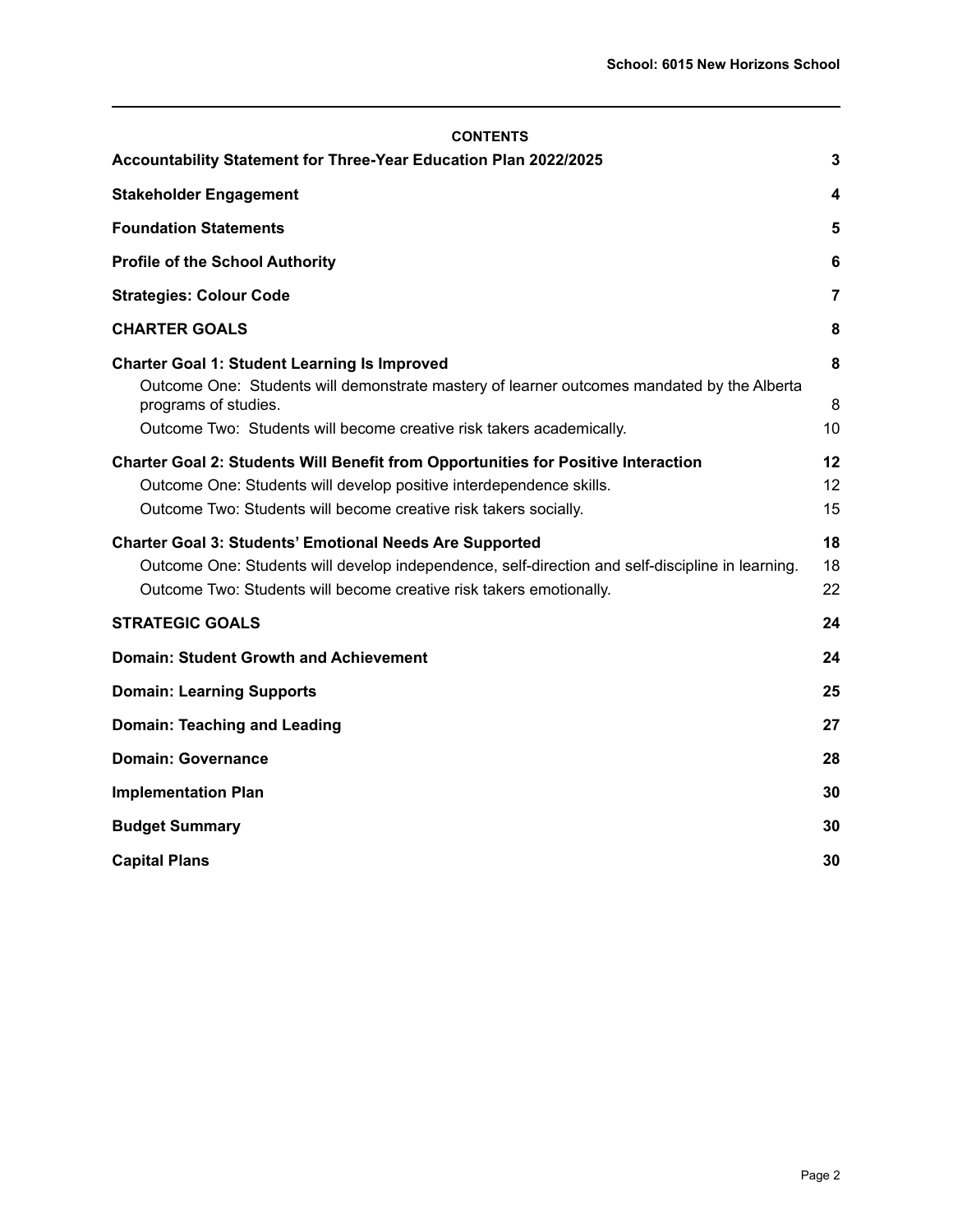# <span id="page-2-0"></span>**Accountability Statement for Three-Year Education Plan 2022/2025**

The Education Plan for New Horizons Charter School Society commencing (September 1) was prepared under the direction of the Board/Board of Directors in accordance with the responsibilities under the Education Act and the Fiscal Planning and Transparency Act. This plan was developed in the context of the provincial government's business and fiscal plans. The Board has used its performance results to develop the plan and is committed to implementing the strategies contained within the plan to improve student learning and results.

The Board approved the 2022/2025 Education Plan on May 25, 2022.

\_\_\_\_\_\_\_\_\_\_\_\_\_\_\_\_\_\_\_\_\_\_\_\_\_\_\_\_\_\_\_\_\_\_\_\_\_\_\_\_\_\_\_\_

Dan Hanson Board Chair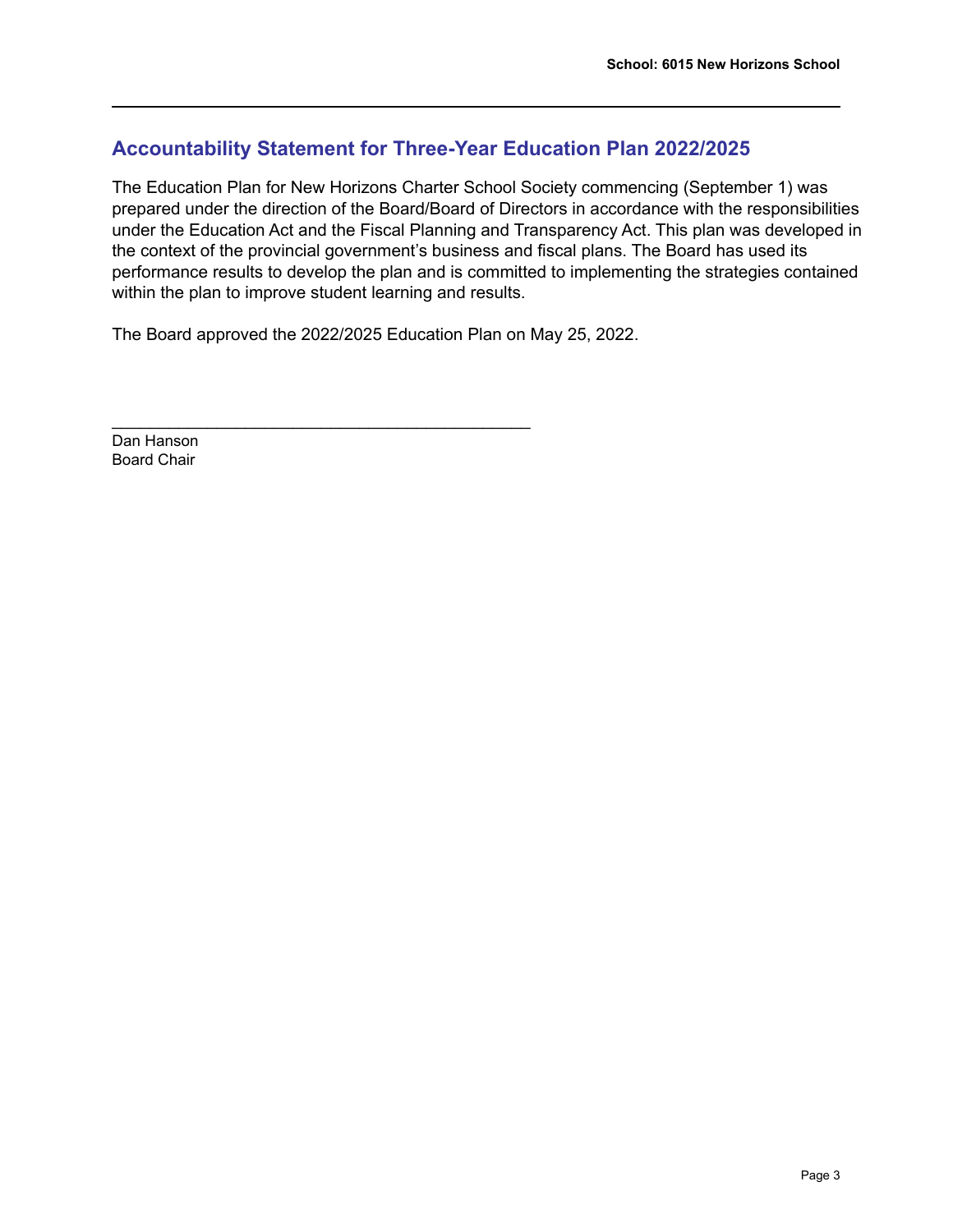### <span id="page-3-0"></span>**Foundation Statements**

#### **Mission Statement**

The mission of New Horizons Charter School is to meet the special academic needs of gifted learners in a congregated setting in an environment that is low-anxiety, positive, and supportive of the individual. Gifted students need opportunities to be challenged, to think alternatively, and to pursue learning according to their own learning styles.

### **Vision Statement**

New Horizons School will enable gifted students to strive for excellence in a positive academic learning environment that fosters social and emotional support for each student.

### **Philosophy and Educational Foundations**

New Horizons School was originally established to best serve the learning needs of gifted children. This continues to be its fundamental reason for existence. The goals of the charter and of the school itself are threefold: to address the academic, social, and emotional needs of gifted children.

New Horizons School strives to incorporate the best research and innovations from a growing body of professional and research literature on gifted education into the pedagogical and organizational programs of the school. The often-unique academic and social-emotional needs and strengths of gifted children are of primary consideration in the design of educational and support programs at the school. The school strives to be a renowned centre of excellence that is respected locally, nationally and internationally, and is sought after for its programming and its professional knowledge. It seeks to be a successful centre of best practice, research, and innovation in gifted education, open to partnerships with others within the limits of its resources.

Above all, New Horizons School strives to provide a student-focused, safe, supportive learning environment in which gifted students can be successful and well equipped to engage in whatever endeavours they choose to pursue in the future. The school program is designed to provide inclusive education and to consider the appropriate pedagogy and the individual characteristics of the students. This allows for flexibility in grouping for instruction and activities. At times, students will be assigned to work with those with similar achievement levels, but the possibility also exists to group students with different levels of skill/knowledge mastery. These experiences are designed to facilitate students' development in leadership and mentorship capacity, and to ensure that students are able to work with a range of individuals at various levels of ability.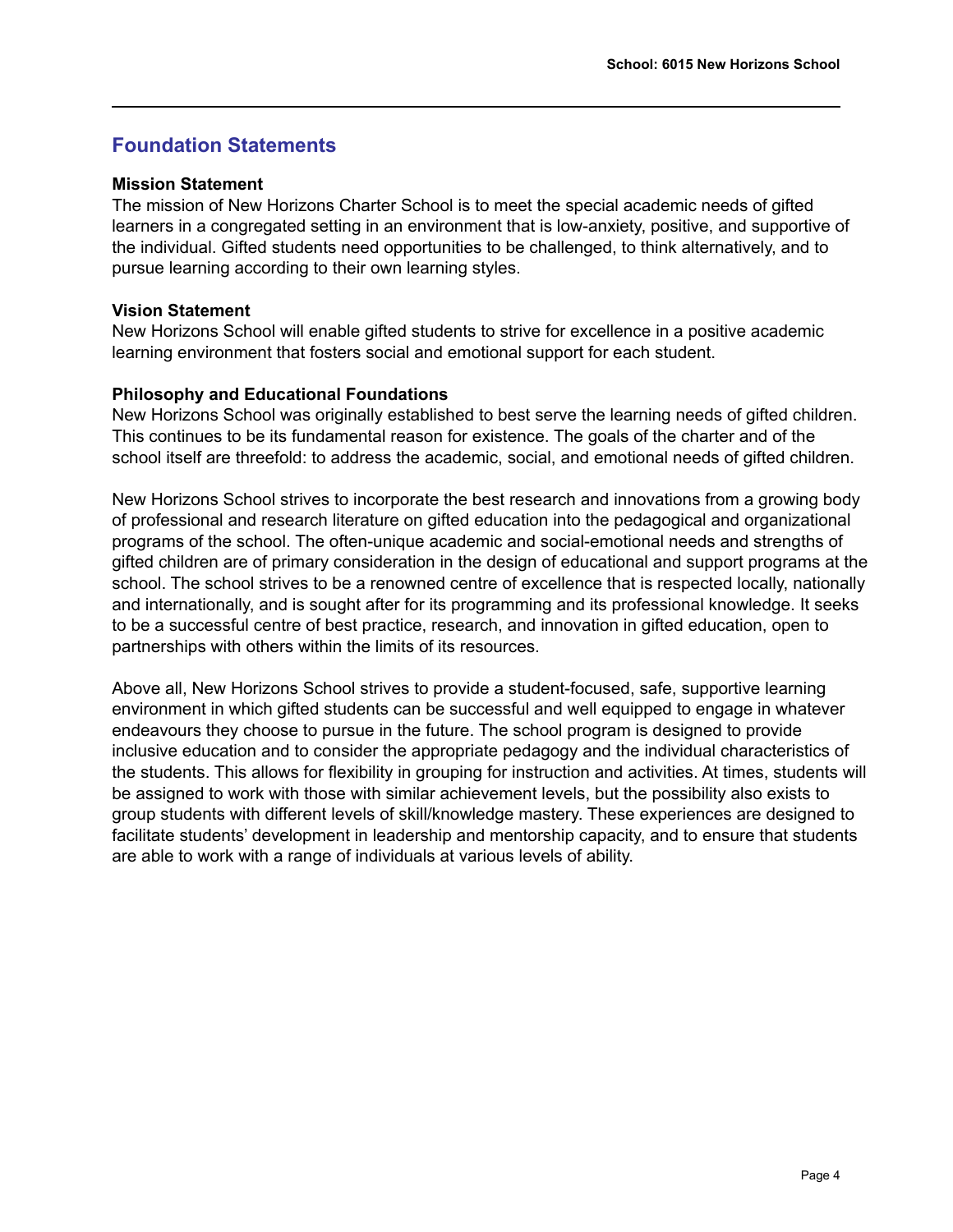# <span id="page-4-0"></span>**Profile of the School Authority**

New Horizons School is a public charter school serving **407** students from Kindergarten through Grade 9. Located in Sherwood Park, just minutes east of the City of Edmonton, the school serves students primarily from Sherwood Park and rural Strathcona County, although a growing number of students commute from other communities throughout the Greater Edmonton area.

Like all charter schools in Alberta, New Horizons is designed to address the needs of a particular group of students through a specific program or teaching/learning approach, while following the Alberta Program of Studies. In our case, we focus on meeting the needs of intellectually-gifted children in a congregated setting and on providing our students with an environment that supports their unique intellectual, social and emotional needs.

New Horizons School was established in 1995 as Canada's first public charter school. Operated by the New Horizons Charter School Society (a non-profit charitable society composed of parents, teachers and interested community members) and governed by an elected Board of Directors, the school is funded by the Government of Alberta and therefore does not charge tuition fees.

The Society operates under the terms of a charter, or agreement, with the Minister of Education for the Province of Alberta. Since its first year, New Horizons School has been on a path of continued growth. In 1995, its first year of operation, New Horizons School had a population of 79 students. In the 25 years since that time, our school has grown by 328 students and currently serves the needs of **407** gifted learners. The chart below shows our growth since 2016.

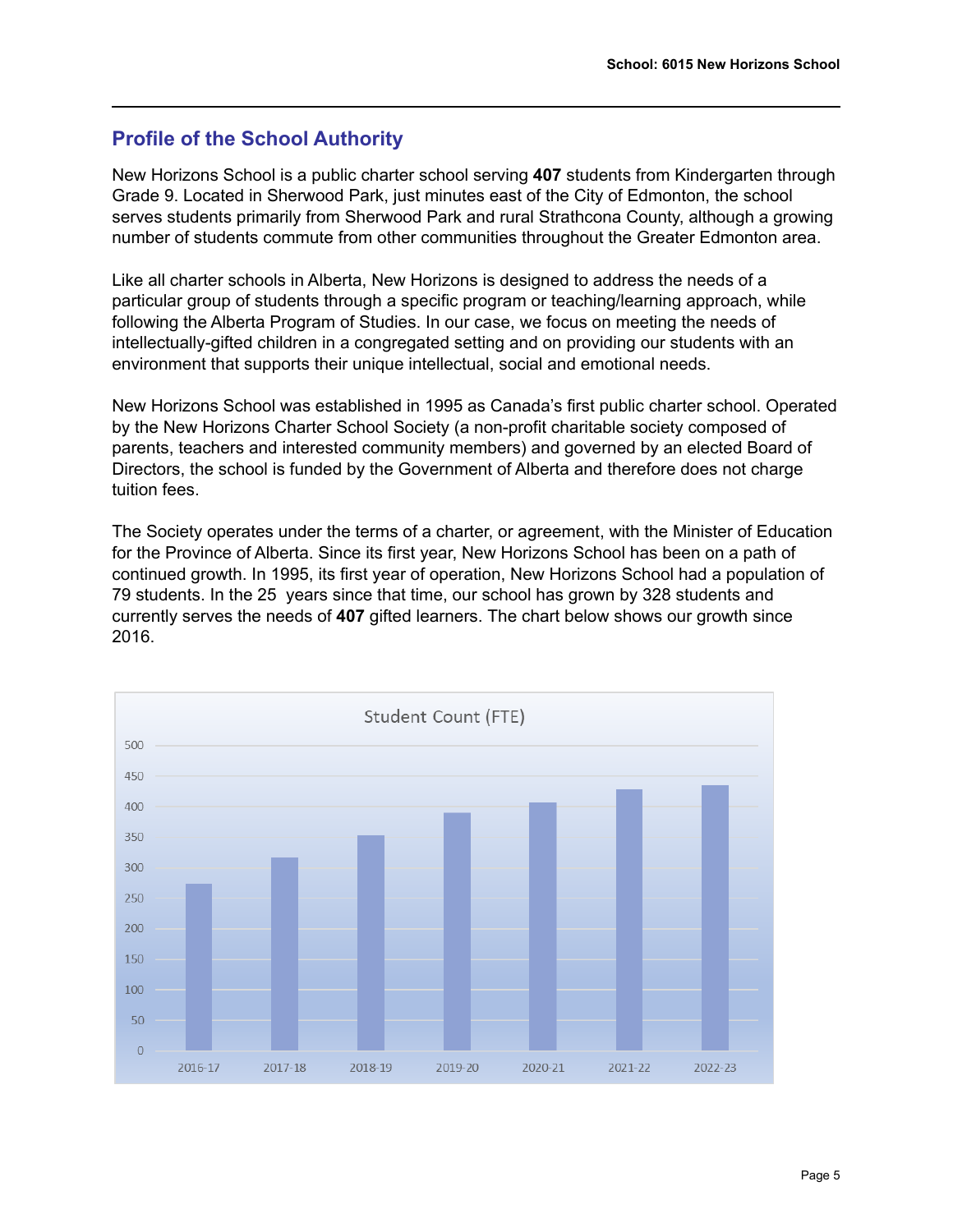# <span id="page-5-0"></span>**Stakeholder Engagement**

Each year, the Board invites all parents, including School Council members, to an annual Stakeholder forum. Approximately 30 parents and staff members participated in a virtual Stakeholder Forum held on January 24, 2022. Forum provided an opportunity for participants to generate input into the development of the school's Three-Year Education Plan for 2022-23 to 2024-25.

The results of the forum were then presented to the Board at a Board Planning Retreat, held on Saturday, March 12, 2022. The suggestions brought forward from the forum were ranked and those with the highest priority were included in this Education Plan.

In April, 2022, all teachers, parents and students from grades 4-9 were surveyed for their feedback on a variety of topics including seeking input through open-ended questions about what is working well at our school and what areas require improvement. These open-ended-questions were part of the Annual Board Survey.

The School Council meets monthly throughout the year and has opportunities on each occasion to discuss school activities, priorities, and issues. On two occasions during the year, the School Council provides a report to the Board of Directors with respect to its activities.

Strategies that reflect stakeholder input throughout this Education Plan are highlighted in blue.

# **Strategies: Colour Code**

Strategies highlighted in blue signify feedback from the stakeholder forums.

| <b>Strategy</b>                  | Years In The Plan |
|----------------------------------|-------------------|
| Strategy from stakeholder input. |                   |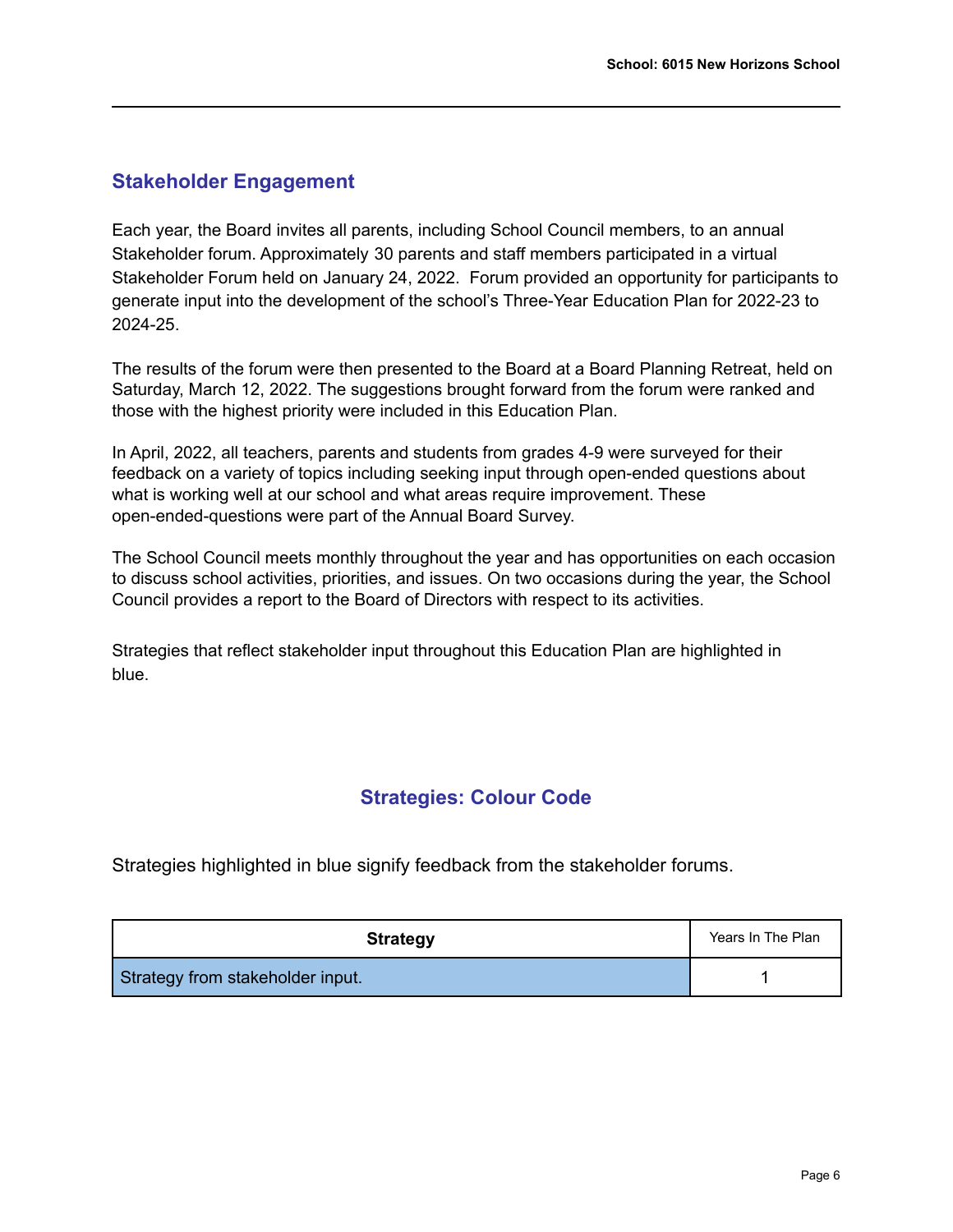# **CHARTER GOALS**

### <span id="page-6-1"></span><span id="page-6-0"></span>**Charter Goal 1: Student Learning Is Improved**

<span id="page-6-2"></span>*Outcome One: Students will demonstrate mastery of learner outcomes mandated by the Alberta programs of studies.*

### *Measures:*

- *1) Provincial Achievement Test Standard of Excellence a) Data Not Available*
- *2) School Administered Canadian Achievement Test 4 (CAT4) Reading and Math (September)*

| <b>CAT 4 Assessment</b>       | <b>Below</b><br><b>Average</b> | <b>Average</b> | <b>Above</b><br><b>Average</b> |
|-------------------------------|--------------------------------|----------------|--------------------------------|
| <b>Reading</b>                |                                |                |                                |
| Grades 1-3                    | 8%                             | 76%            |                                |
| Grades 4-6                    | 3%                             | 51%            | 46%                            |
| Grades 7-9                    | 6%                             | 45%            | 50%                            |
| <b>Math</b>                   |                                |                |                                |
| Grades 1-3 Math               | 9%                             | 65%            | 26%                            |
| <b>Grades 1-3 Computation</b> | 12%                            | 42%            | 60%                            |
| Grades 4-6 Math               | 1%                             | 53%            | 46%                            |
| <b>Grades 4-6 Computation</b> | 14%                            | 68%            | 19%                            |
| <b>Grades 7-9 Math</b>        | $0\%$                          | 39%            | 61%                            |
| <b>Grades 7-9 Computation</b> | 3%                             | 68%            | 29%                            |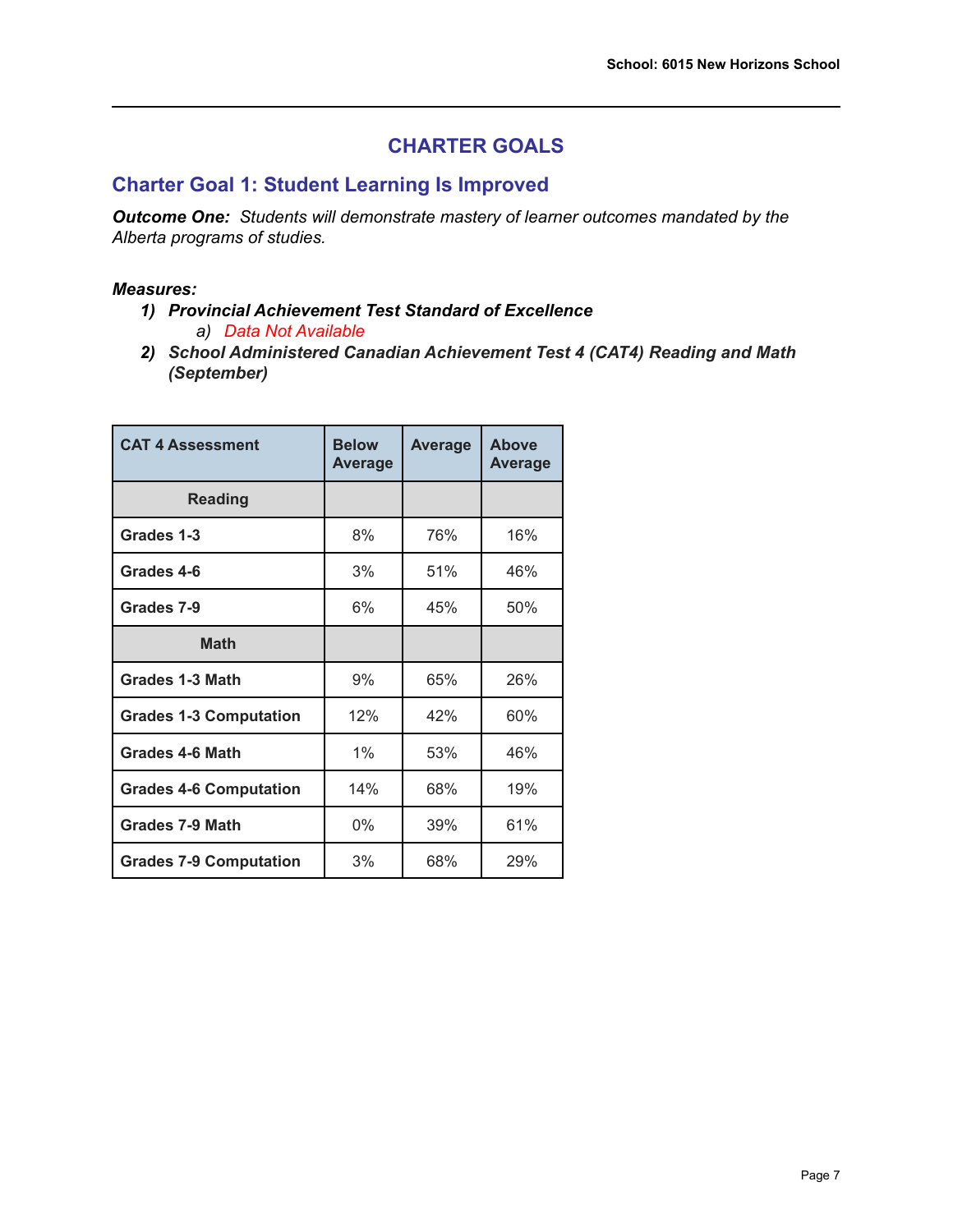| <b>Strategies</b>                                                                                                                                                                                                                                                                                                                                                                                                                 | Year In The Plan |
|-----------------------------------------------------------------------------------------------------------------------------------------------------------------------------------------------------------------------------------------------------------------------------------------------------------------------------------------------------------------------------------------------------------------------------------|------------------|
| Implement the new K-6 Physical Education and Health & Wellness curriculum<br>and K-3 Math and Language Arts and Literature curriculum.<br>teacher inservice & support (planning, delivery, assessment)<br>resources                                                                                                                                                                                                               |                  |
| Assessment:<br>Ensure classroom <b>assessments</b> reflect current research & best<br>practice<br>Pre-testing:<br>$\circ$<br>Revisit in-class K-9 Math pre-testing & enrichment<br>Continue to explore pre-testing & enrichment in<br>content-based courses<br>Explore new assessments (eg. Star Renaissance) to replace current<br>numeracy and literacy assessments and allow for multiple check-points<br>throughout the year. |                  |
| Complete Grade 1-3 early literacy and numeracy assessments in the fall to<br>determine the level of need and provide early literacy and numeracy<br>intervention & support.<br><b>Assessment Tools:</b><br>The Letter Name-Sound (LeNS) Test<br>$\circ$<br>The Castles and Coltheart 3 (CC3) Test<br>$\circ$<br><b>Provincial Numeracy Screening Assessments (EMA@School)</b><br>$\circ$                                          |                  |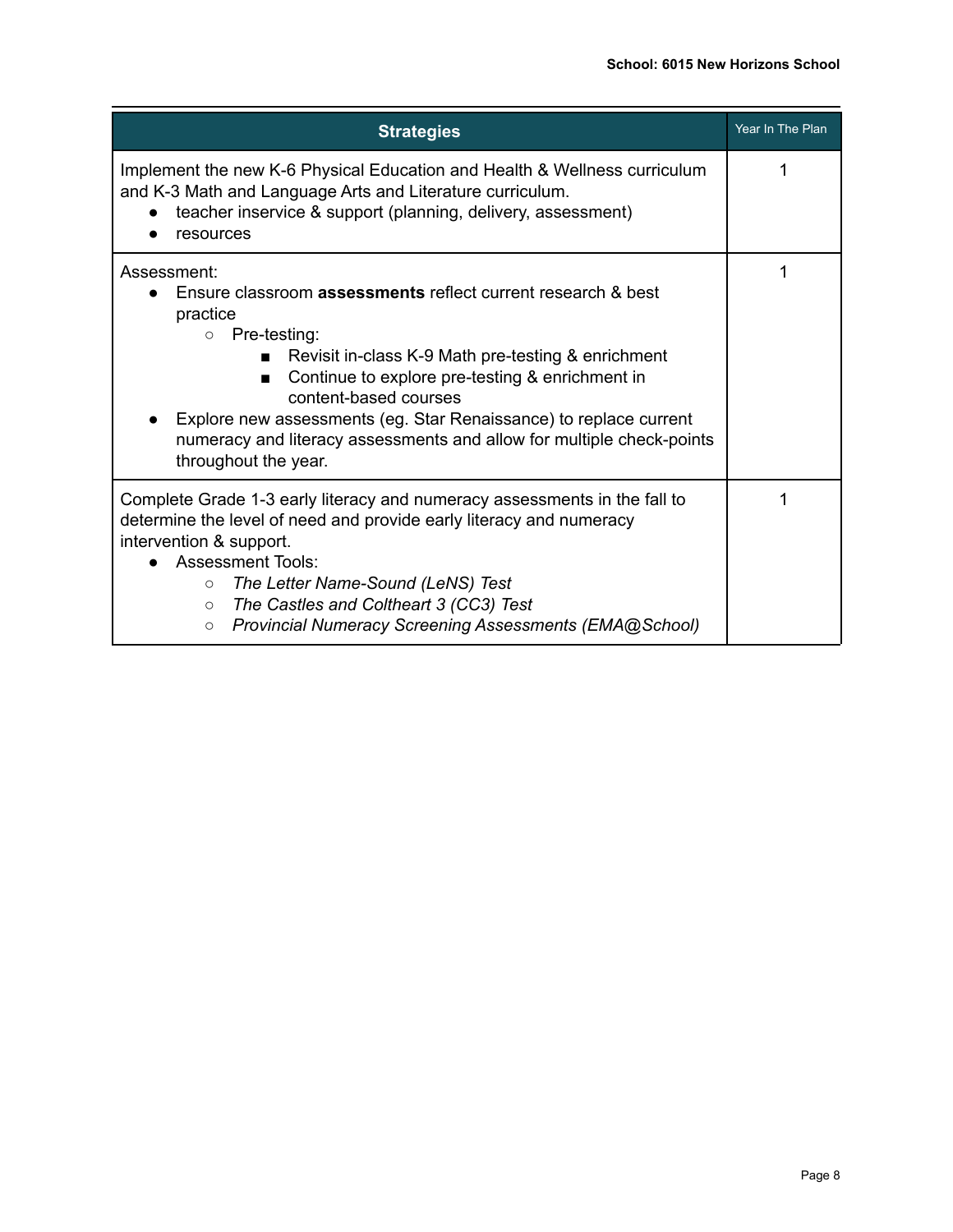### <span id="page-8-0"></span>*Outcome Two: Students will become creative risk takers academically.* **Measure**: Board Surveys & Stakeholder Forum

|                                                                                                                                                                                                                                                                                 | <b>Results (in percentages)</b>                                                     |      |      |      |      |      |  |
|---------------------------------------------------------------------------------------------------------------------------------------------------------------------------------------------------------------------------------------------------------------------------------|-------------------------------------------------------------------------------------|------|------|------|------|------|--|
|                                                                                                                                                                                                                                                                                 | 2017                                                                                | 2018 | 2019 | 2020 | 2021 | 2022 |  |
| <b>Score</b>                                                                                                                                                                                                                                                                    | 1 = Strongly Disagree<br>$2$ = Disagree<br>$3 = \text{Agree}$<br>4 = Strongly Agree |      |      |      |      |      |  |
|                                                                                                                                                                                                                                                                                 |                                                                                     |      |      | 3.23 | 3.30 | 3.25 |  |
| Board Survey Parents: Percentage of parents who<br>feel that their child's school work shows evidence that<br>they use at least some of the following in his/her<br>schoolwork: creativity, imagination, innovation,<br>risk-taking, ingenuity, originality, inventiveness.     | 95%                                                                                 | 93%  | 88%  | 92%  | 95%  | 93%  |  |
| Board Survey Parents: Percentage of parents who<br>agree that their child receives classroom work that is<br>appropriately challenging.                                                                                                                                         | 87%                                                                                 | 87%  | 85%  | 87%  | 87%  | 92%  |  |
| BoardSurvey Parents: Percentage of parents who<br>agree that their child receives classroom work that is<br>appropriately challenging.                                                                                                                                          | 87%                                                                                 | 87%  | 85%  | 87%  | 87%  | 92%  |  |
| Board Survey Teachers: Percentage of teachers who<br>feel that their students' school work shows evidence<br>that they use at least some of the following in his/her<br>schoolwork: creativity, imagination, innovation,<br>risk-taking, ingenuity, originality, inventiveness. | n/a                                                                                 | n/a  | n/a  | n/a  | n/a  | 100% |  |
| Board Survey Teachers: Percentage of teachers who<br>agree that their students receive classroom work that is<br>appropriately challenging.                                                                                                                                     | n/a                                                                                 | n/a  | n/a  | n/a  | n/a  | 100% |  |
| <b>Board Survey Teachers: Percentage of teachers who</b><br>agree that their child receives classroom work that is<br>appropriately challenging.                                                                                                                                | n/a                                                                                 | n/a  | n/a  | n/a  | n/a  | 100% |  |
| Board Survey Students 7-9: Percent of students who<br>agree that their teachers encourage them to use at<br>least some of the following in their schoolwork:<br>creativity, imagination, innovation, risk-taking, ingenuity,<br>originality, inventiveness.                     | n/a                                                                                 | 89%  | n/a  | 95%  | 88%  | 90%  |  |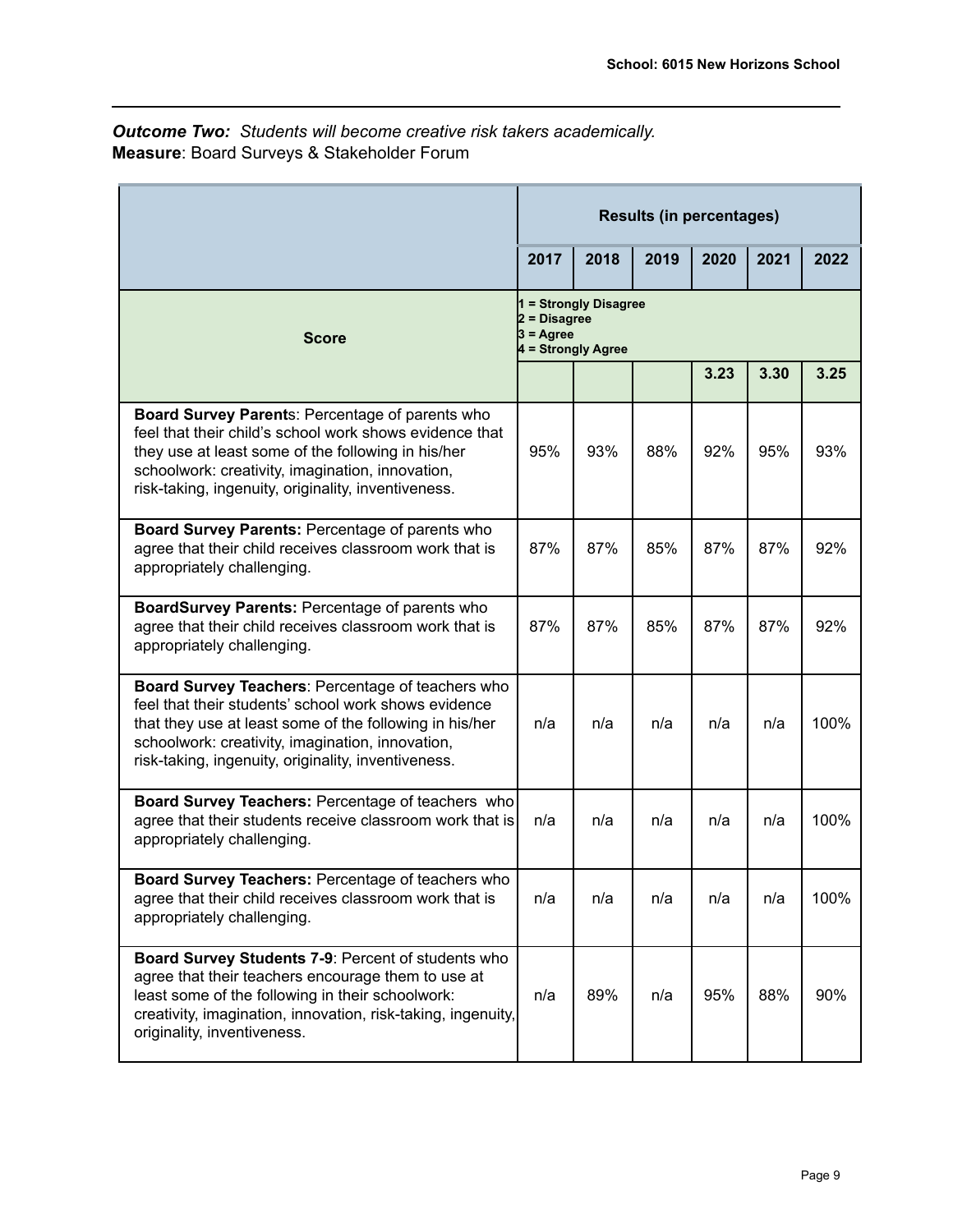| Board Survey Students 7-9: Percent of students who<br>feel that their school work shows evidence that they<br>use at least some of the following in their schoolwork:<br>creativity, imagination, innovation, risk-taking, ingenuity,<br>originality, inventiveness.        | n/a  | 92% | 87% | 88% | 85% | 78% |
|-----------------------------------------------------------------------------------------------------------------------------------------------------------------------------------------------------------------------------------------------------------------------------|------|-----|-----|-----|-----|-----|
| Board Survey Students 7-9: Percent of students who<br>they are being appropriately challenged                                                                                                                                                                               | n/a/ | n/a | 91% | 77% | 71% | 78% |
| Board Survey Students 4-6: Percent of students who<br>agree that their teachers encourage them to use at<br>least some of the following in their schoolwork:<br>creativity, imagination, innovation, risk-taking, ingenuity,<br>originality, inventiveness.                 | n/a  | 97% | n/a | 88% | 82% | 95% |
| <b>Board Survey Students 4-6: Percent of students who</b><br>feel that their school work shows evidence that they<br>use at least some of the following in their schoolwork:<br>creativity, imagination, innovation, risk-taking, ingenuity,<br>originality, inventiveness. | n/a  | 93% | 96% | 91% | 78% | 86% |
| Board Survey Students 4-6: Percent of students who<br>feel they are being appropriately challenged.                                                                                                                                                                         | n/a  | n/a | 79% | 70% | 78% | 81% |
| <b>Board Survey Comments:</b>                                                                                                                                                                                                                                               |      |     |     |     |     |     |
| Comments from students and parents are mixed. While many parents and students agree that                                                                                                                                                                                    |      |     |     |     |     |     |

their learning is challenging, many report that they are not.

| <b>Strategies</b>                                                                                                                                                                                                                                                                                                                                                              | Year in the Plan |
|--------------------------------------------------------------------------------------------------------------------------------------------------------------------------------------------------------------------------------------------------------------------------------------------------------------------------------------------------------------------------------|------------------|
| Continue to inservice staff on a variety of sound <b>pedagogical approaches</b> to<br>ensure they support the development of <b>student competencies</b> as they teach<br>towards the curricular outcomes.<br><b>Visible Thinking Routines</b><br>Learning for Transfer<br>Project Based Learning/Inquiry/Creative Problem Solving<br>$\bullet$<br><b>Cooperative Learning</b> | 3                |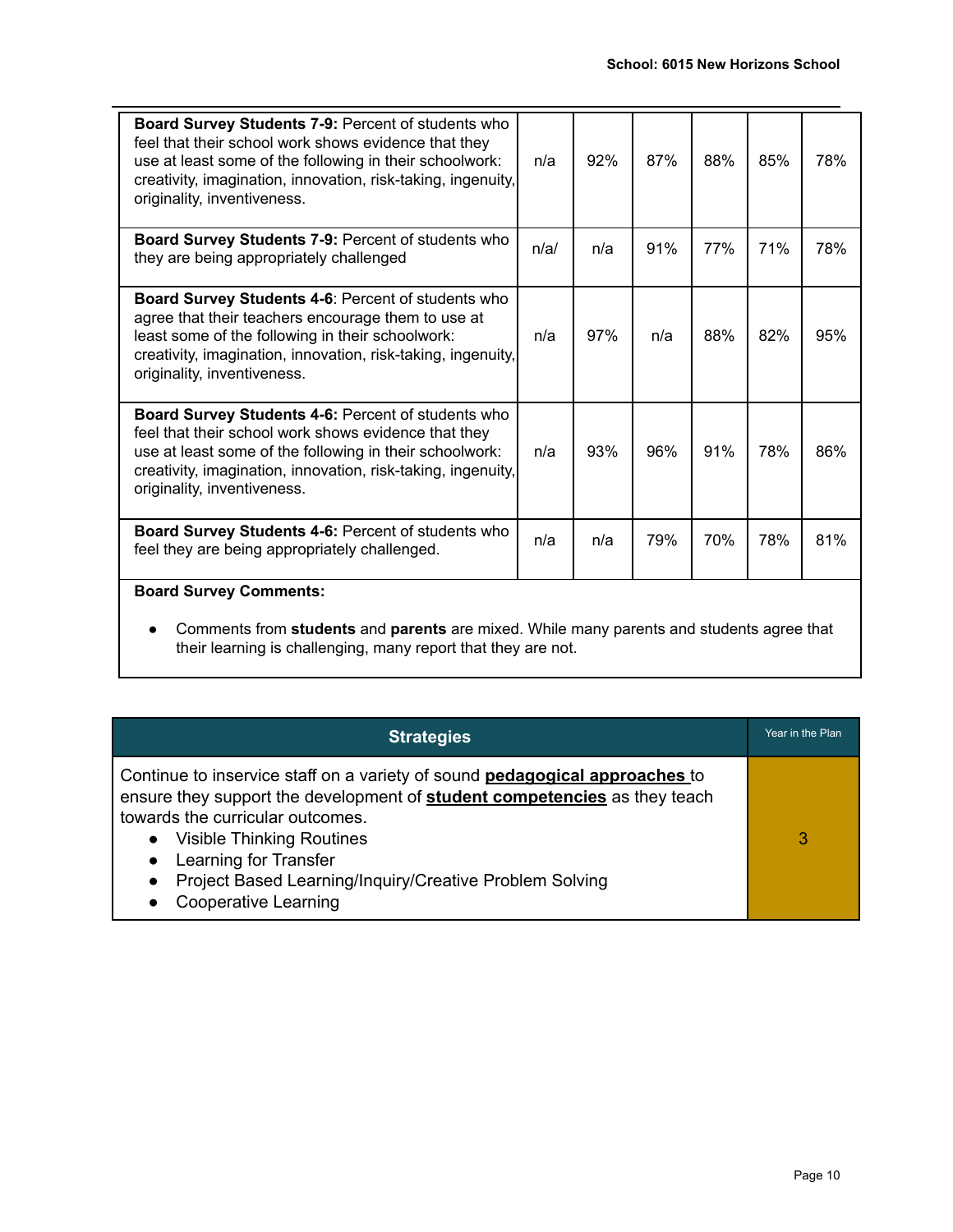# <span id="page-10-0"></span>**Charter Goal 2: Students Will Benefit from Opportunities for Positive Interaction**

<span id="page-10-1"></span>*Outcome One: Students will develop positive interdependence skills.* **Measure: Board Surveys**

|                                                                                                                                                                                                                      | <b>Results (in percentages)</b>                                                     |      |      |      |      |      |
|----------------------------------------------------------------------------------------------------------------------------------------------------------------------------------------------------------------------|-------------------------------------------------------------------------------------|------|------|------|------|------|
|                                                                                                                                                                                                                      | 2017                                                                                | 2018 | 2019 | 2020 | 2021 | 2022 |
| Score                                                                                                                                                                                                                | 1 = Strongly Disagree<br>$2$ = Disagree<br>$3 = \text{Agree}$<br>4 = Strongly Agree |      |      |      |      |      |
|                                                                                                                                                                                                                      |                                                                                     |      |      | 3.12 | 2.91 | 3.08 |
| School Survey Parents: My child is better able to<br>address conflict with others (e.g. differences of opinion)<br>than they could at the beginning of the year.                                                     | 60%                                                                                 | 71%  | 65%  | 67%  | 70%  | 79%  |
| School Survey Parents: Percentage of parents who feel<br>that their child has the opportunity to work with other<br>students to complete a task or accomplish a goal at<br>school.                                   | 97%                                                                                 | 93%  | 91%  | 87%  | 71%  | 80%  |
| School Survey Parents: Percentage of parents who feel<br>that their child has the opportunity to work with students<br>in other grades.                                                                              | n/a                                                                                 | n/a  | 85%  | 77%  | 44%  | 56%  |
| School Survey Parents: Percentage of parents who<br>feel their child is displaying increased positive<br>interdependence skills (working with others, being<br>inclusive, establishing positive relationships, etc.) | n/a                                                                                 | n/a  | n/a  | 78%  | 81%  | 88%  |
| School Survey Teachers: My students are better able<br>to address conflict with others (e.g. differences of<br>opinion) than they could at the beginning of the year.                                                | n/a                                                                                 | n/a  | n/a  | n/a  | n/a  | 92%  |
| School Survey Teachers: Percentage of teachers who<br>feel that their students have the opportunity to work with<br>other students to complete a task or accomplish a goal<br>at school.                             | n/a                                                                                 | n/a  | n/a  | n/a  | n/a  | 100% |
| School Survey Teachers: Percentage of teachers who<br>feel that their students have the opportunity to work with<br>students in other grades.                                                                        | n/a                                                                                 | n/a  | n/a  | n/a  | n/a  | 77%  |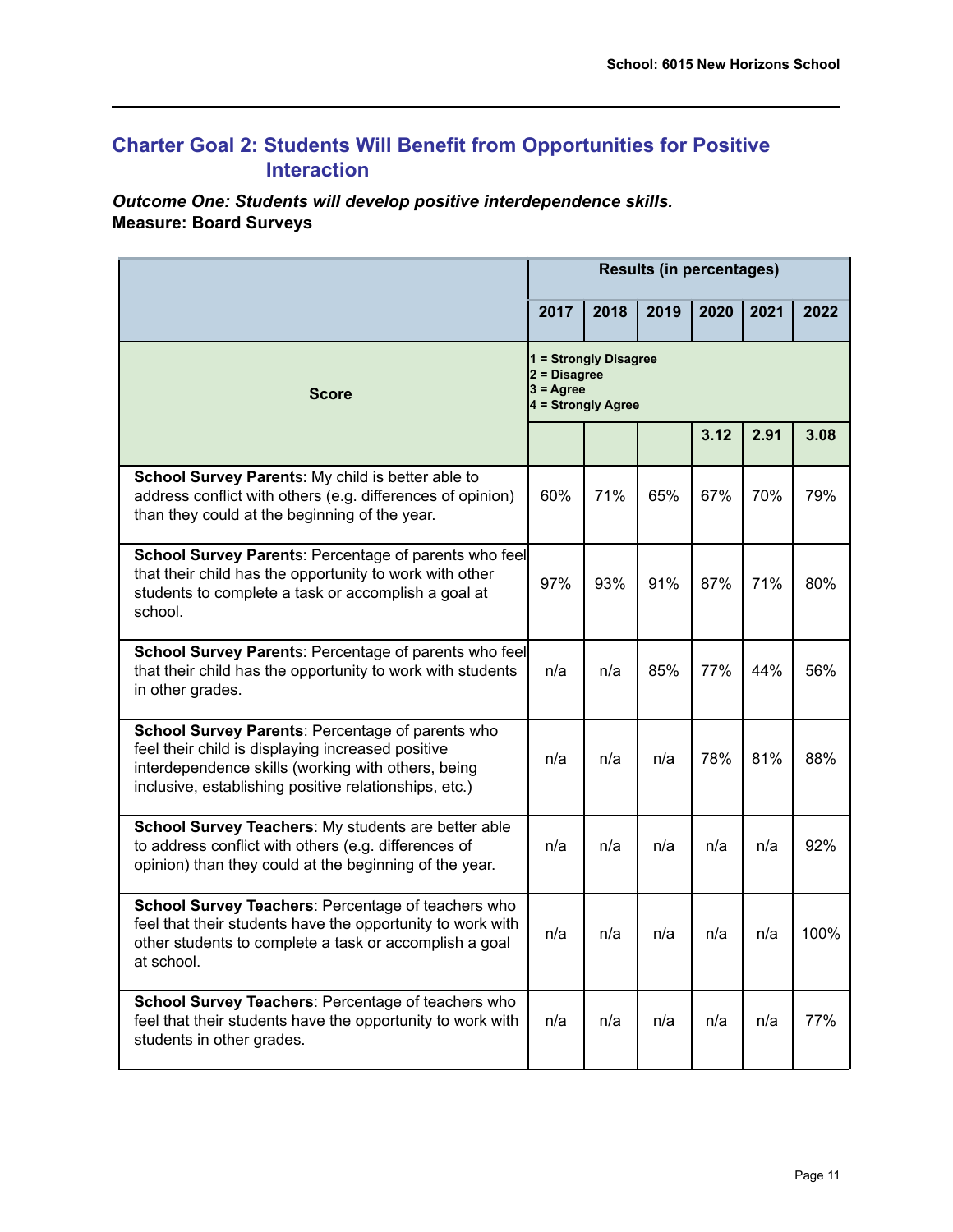| <b>School Survey Teachers: Percentage of teachers who</b><br>feel their students are displaying increased positive<br>interdependence skills (working with others, being<br>inclusive, establishing positive relationships, etc.) | n/a | n/a | n/a | n/a | n/a | 92% |
|-----------------------------------------------------------------------------------------------------------------------------------------------------------------------------------------------------------------------------------|-----|-----|-----|-----|-----|-----|
| School Survey Students 7-9: Percentage of students<br>who feel that they are better able to address conflict with<br>others (e.g. differences of opinion) than they could at the<br>beginning of the year.                        | n/a | n/a | 59% | 56% | 46% | 56% |
| School Survey Students 7-9: Percentage of students<br>who feel that their school provides opportunities to work<br>with other students to complete a task / accomplish a<br>goal.                                                 | n/a | n/a | 91% | 86% | 81% | 87% |
| School Survey Students 7-9: Percentage of students<br>who feel that they have the opportunity to work with<br>students in other grades.                                                                                           | n/a | n/a | n/a | 64% | 21% | 50% |
| School Survey Students 7-9: Percentage of students<br>who feel that they are using increased positive<br>interdependence skills (working with others, being<br>inclusive, establishing positive relationships, etc.               | n/a | n/a | n/a | 76% | 81% | 71% |
| School Survey Students 4-6: Percentage of students<br>who feel that they are better able to address conflict with<br>others (e.g. differences of opinion) than they could at the<br>beginning of the year.                        | n/a | n/a | 82% | 67% | 54% | 84% |
| School Survey Students 4-6 : Percentage of students<br>who feel that their school provides them with<br>opportunities to work with other students (a variety of<br>classmates) to complete a task/activity/accomplish a<br>goal   | n/a | n/a | 84% | 89% | 90% | 93% |
| School Survey Students 4-6: Percentage of students<br>who feel that they have the opportunity to work with<br>students in other grades.                                                                                           | n/a | n/a | 84% | 89% | 25% | 55% |
| School Survey Students 4-6: Percentage of students<br>who feel that they are using increased positive<br>interdependence skills (working with others, being<br>inclusive, establishing positive relationships, etc.               | n/a | n/a | n/a | 76% | 69% | 93% |

### **Other Measures: Board Surveys**

- A large number of parent and students comments from the Board Surveys expressed the need for increased student interaction.
	- cross grade interaction, clubs, extracurricular, etc.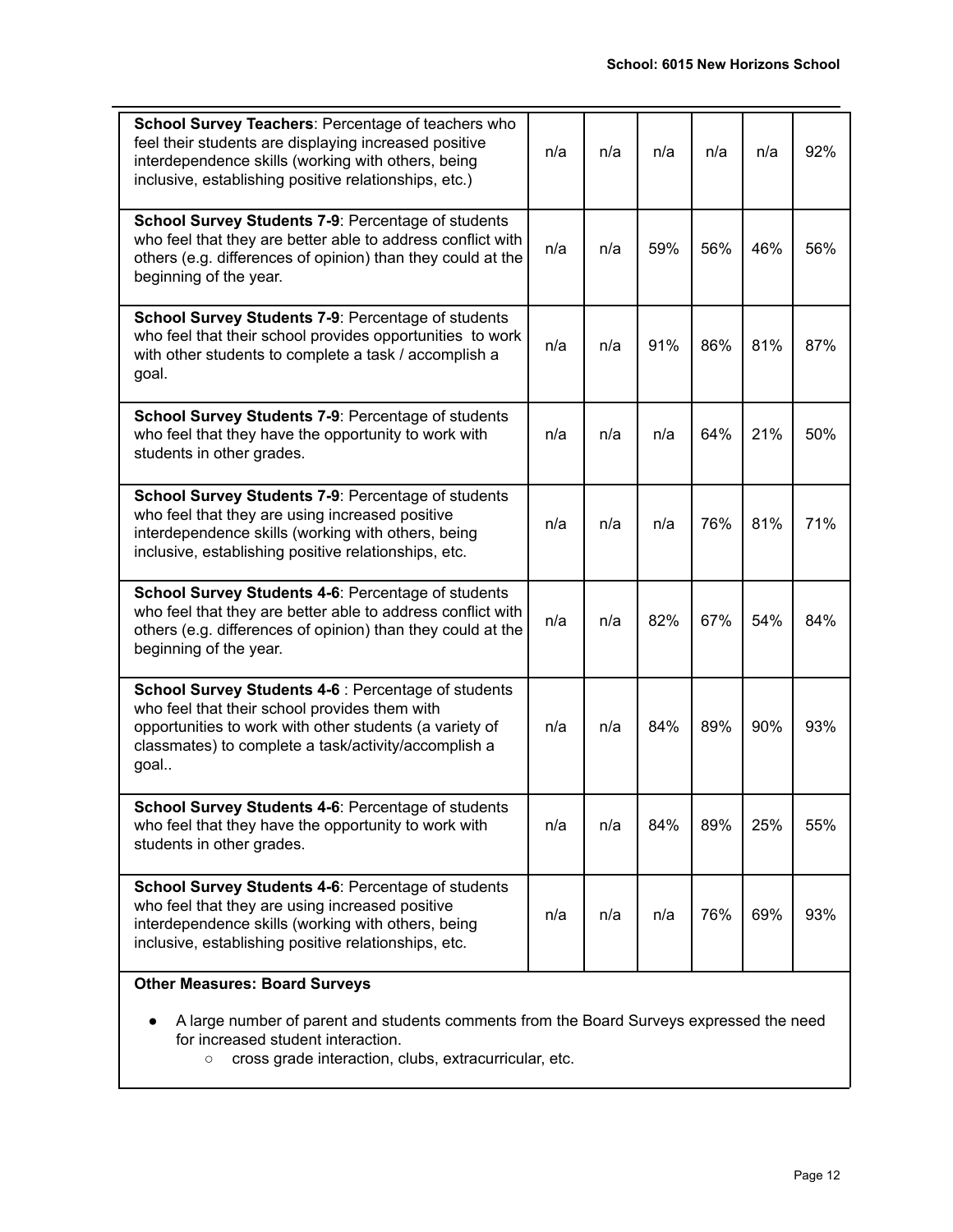| <b>Strategies</b>                                                                                                                                                                                                                  | Year in the Plan |  |  |  |
|------------------------------------------------------------------------------------------------------------------------------------------------------------------------------------------------------------------------------------|------------------|--|--|--|
| Student interaction activities will be increased in a variety of ways including, but<br>not limited to these examples:<br>revive the use of buddies<br>increase interhouse (Air, Fire, Water, Earth) events<br>$\bullet$           | 3                |  |  |  |
| Revive clubs and extra-curricular sports that were paused while following<br>Covid-19 Protocols (ie. chess club, 5-6 sports).                                                                                                      |                  |  |  |  |
| Investigate a number of existing, social emotional curriculums and use them to<br>create a scope and sequence for Social Emotional Learning (K-9) including<br>Growth Mindset, Self-Regulation Strategies and Conflict Resolution. |                  |  |  |  |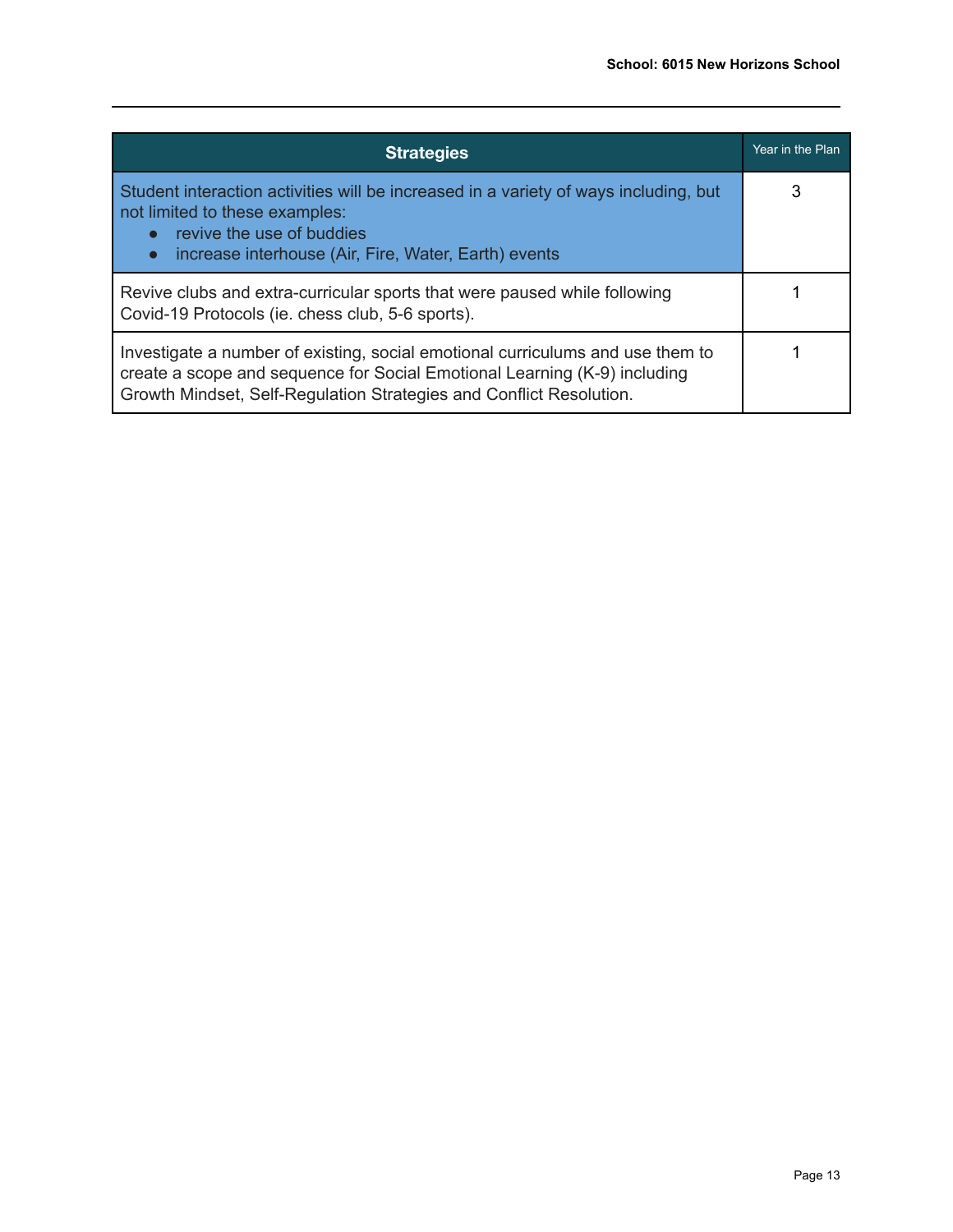## <span id="page-13-0"></span>*Outcome Two: Students will become creative risk takers socially.* **Measure: Board Surveys**

|                                                                                                                                                                                                                                                                                                          | <b>Results (in percentages)</b>                                                                             |      |      |      |      |      |
|----------------------------------------------------------------------------------------------------------------------------------------------------------------------------------------------------------------------------------------------------------------------------------------------------------|-------------------------------------------------------------------------------------------------------------|------|------|------|------|------|
|                                                                                                                                                                                                                                                                                                          | 2017                                                                                                        | 2018 | 2019 | 2020 | 2021 | 2022 |
| <b>Score</b>                                                                                                                                                                                                                                                                                             | 1 = Strongly Disagree<br>1.<br>2.<br>$2 = Disagree$<br>3.<br>$3 = \text{Agree}$<br>4 = Strongly Agree<br>4. |      |      |      |      |      |
|                                                                                                                                                                                                                                                                                                          |                                                                                                             |      |      | 3.03 | 3.09 | 3.05 |
| School Survey Parents: I am satisfied with the opportunities<br>my child has to take on a leadership role if he/she wants one<br>(eg. lead a club; provide an activity for others; take a<br>leadership option; choose leadership as an IPP goal, speak<br>in front of others, etc.)                     | 67%                                                                                                         | 70%  | 70%  | 69%  | 64%  | 59%  |
| School Survey Parents: Percentage of parents who feel that<br>the school provides their child opportunities to interact with<br>and get to know students other than those with whom he/she<br>usually associates (eg. play, hang out, interact).                                                         | n/a                                                                                                         | n/a  | 75%  | 72%  | 57%  | 69%  |
| School Survey Parents: Percentage of parents who feel that<br>their child is becoming more confident while working with<br>others (eg. speaking in front of the class, working with others<br>they don't know very well, etc.)                                                                           | 84%                                                                                                         | 85%  | 86%  | 78%  | 80%  | 76%  |
| School Survey Parents: Percentage of parents who feel that<br>their child is getting better at taking social risks.                                                                                                                                                                                      | n/a                                                                                                         | n/a  | n/a  | 70%  | 73%  | 85%  |
| School Survey Teachers: Percentage of teachers who feel<br>that their students have the opportunity to take on a<br>leadership role if they want one (eg. lead a club; provide an<br>activity for others; take a leadership option; choose<br>leadership as an IPP goal, speak in front of others, etc.) | n/a                                                                                                         | n/a  | n/a  | n/a  | n/a  | 92%  |
| School Survey Teachers: Percentage of teachers who feel<br>that they provide their students opportunities to interact with<br>and get to know students other than those with whom he/she<br>usually associates (eg. play, hang out, interact).                                                           | n/a                                                                                                         | n/a  | n/a  | n/a  | n/a  | 92%  |
| School Survey Teachers: Percentage of teachers who feel<br>that their students are becoming more confident while<br>working with others (eg. speaking in front of the class,<br>working with others they don't know very well, etc.)                                                                     | n/a                                                                                                         | n/a  | n/a  | n/a  | n/a  | 100% |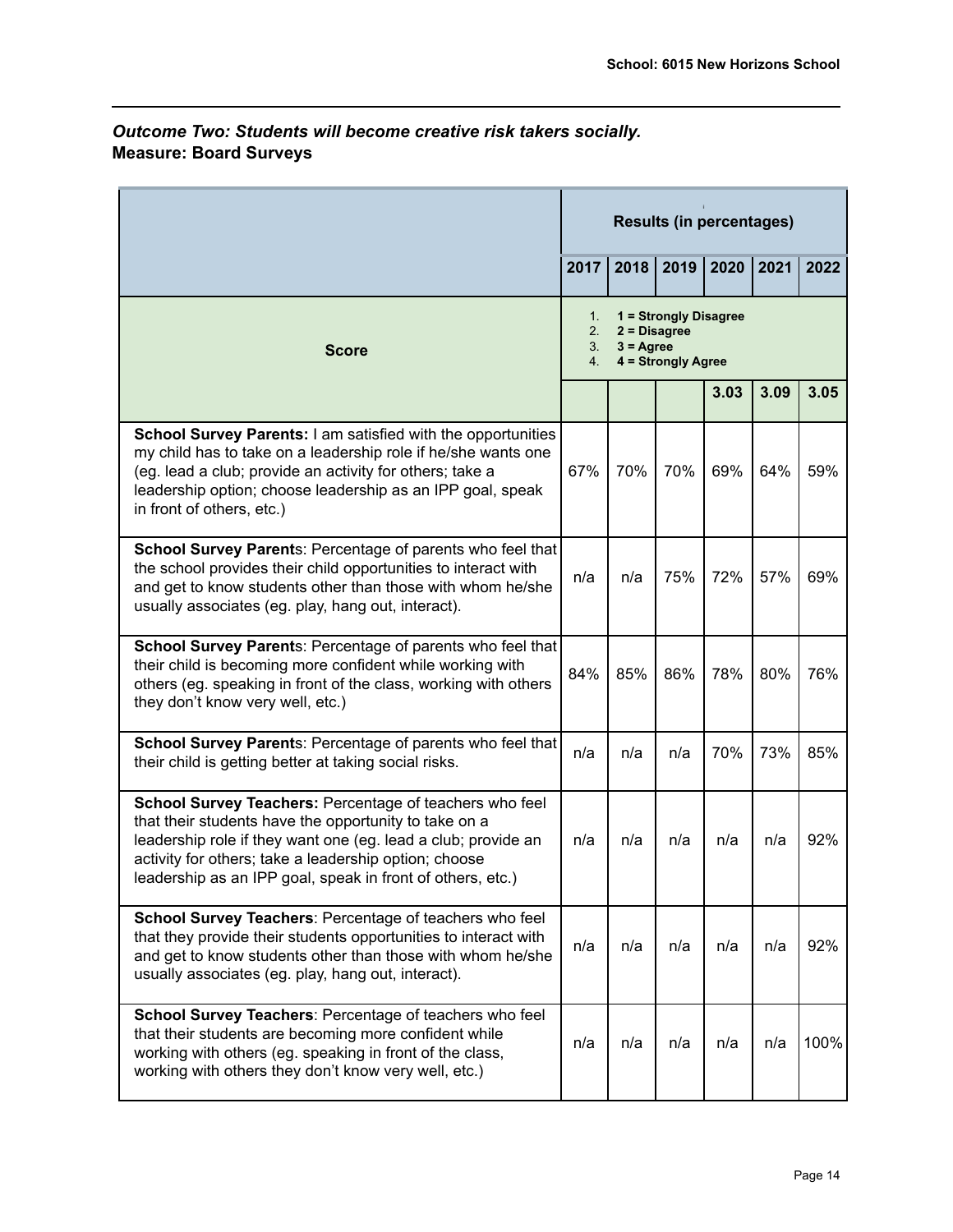| School Survey Teachers: Percentage of teachers who feel<br>that their students are getting better at taking social risks.                                                                                                                                                                   |     |     |     |     |     | 92% |
|---------------------------------------------------------------------------------------------------------------------------------------------------------------------------------------------------------------------------------------------------------------------------------------------|-----|-----|-----|-----|-----|-----|
| School Survey Students 7-9: Percentage of students who<br>feel they have opportunities to take on a leadership role if<br>they want one (eg. lead a club; provide an activity for others;<br>take a leadership option; choose leadership as an IPP goal,<br>speak in front of others, etc.) | n/a | n/a | 87% | 70% | 65% | 63% |
| School Survey Students 7-9: Percentage of students who<br>agree that the school provides them with opportunities to<br>interact with and get to know students other than those with<br>whom they usually associate (eg. play, hang out, interact).                                          | n/a | n/a | 85% | 83% | 65% | 77% |
| School Survey Students 7-9: Percentage of students who<br>feel they are becoming more confident while working with<br>others (eg. speaking in front of the class, working with others<br>they don't know very well, etc.).                                                                  | n/a | n/a | 72% | 76% | 63% | 64% |
| School Survey Students 7-9: Percentage of students who<br>feel they are becoming better at taking social risks (doing<br>something outside their comfort zone such as initiating<br>discussion with someone they don't usually associate).                                                  | n/a | n/a | n/a | 58% | 57% | 57% |
| Survey Students 4-6: Percentage of students who feel they<br>have opportunities to take on a leadership role if they want<br>one (eg. lead a club; provide an activity for others; take a<br>leadership option; choose leadership as an IPP goal, speak<br>in front of others, etc.).       | n/a | n/a | 70% | 59% | 51% | 70% |
| Survey Students 4-6: Percentage of students who feel that<br>their school provides opportunities for them to interact with<br>and get to know students other than those with whom I<br>usually associate (eg. play, hang out, interact with).                                               | n/a | 79% | 82% | 81% | 73% | 87% |
| Survey Students 4-6: Percentage of students who feel they<br>are becoming more confident while working with others (eg.<br>speaking in front of the class, working with others they don't<br>know very well, etc.).                                                                         | n/a | n/a | 86% | 68% | 67% | 74% |
| Survey Students 4-6: Percentage of students who feel they<br>are becoming better at taking social risks (doing something<br>outside their comfort zone such as initiating discussion with<br>someone they don't usually associate).                                                         | n/a | n/a | n/a | 67% | 56% | 67% |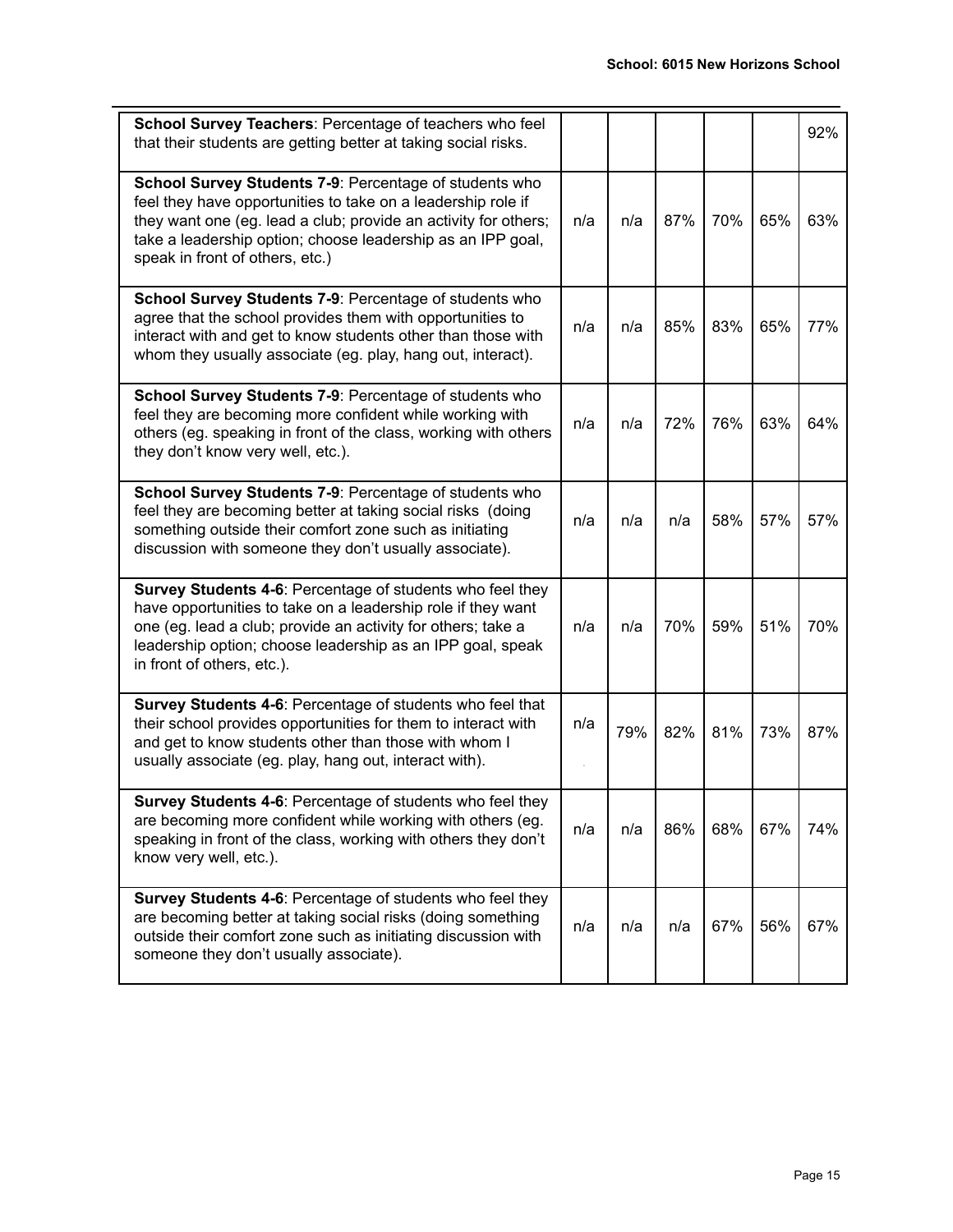| <b>Strategies</b>                                                                                                                                                                                                                                                                                                                      | Year in the Plan |
|----------------------------------------------------------------------------------------------------------------------------------------------------------------------------------------------------------------------------------------------------------------------------------------------------------------------------------------|------------------|
| Increase student involvement in school-wide "service learning" activities.                                                                                                                                                                                                                                                             |                  |
| Pilot the use of cross-school video meetings to increase interaction with<br>students studying similar concepts in different communities and schools.                                                                                                                                                                                  | 2                |
| In past Education Plans, we addressed this area by ensuring that students could<br>make leadership one of their IPP goals, and we created a Leadership options<br>which always has extra space. During the year, the school will work with<br>students and parents to create a common understanding of "leadership"<br>opportunities." |                  |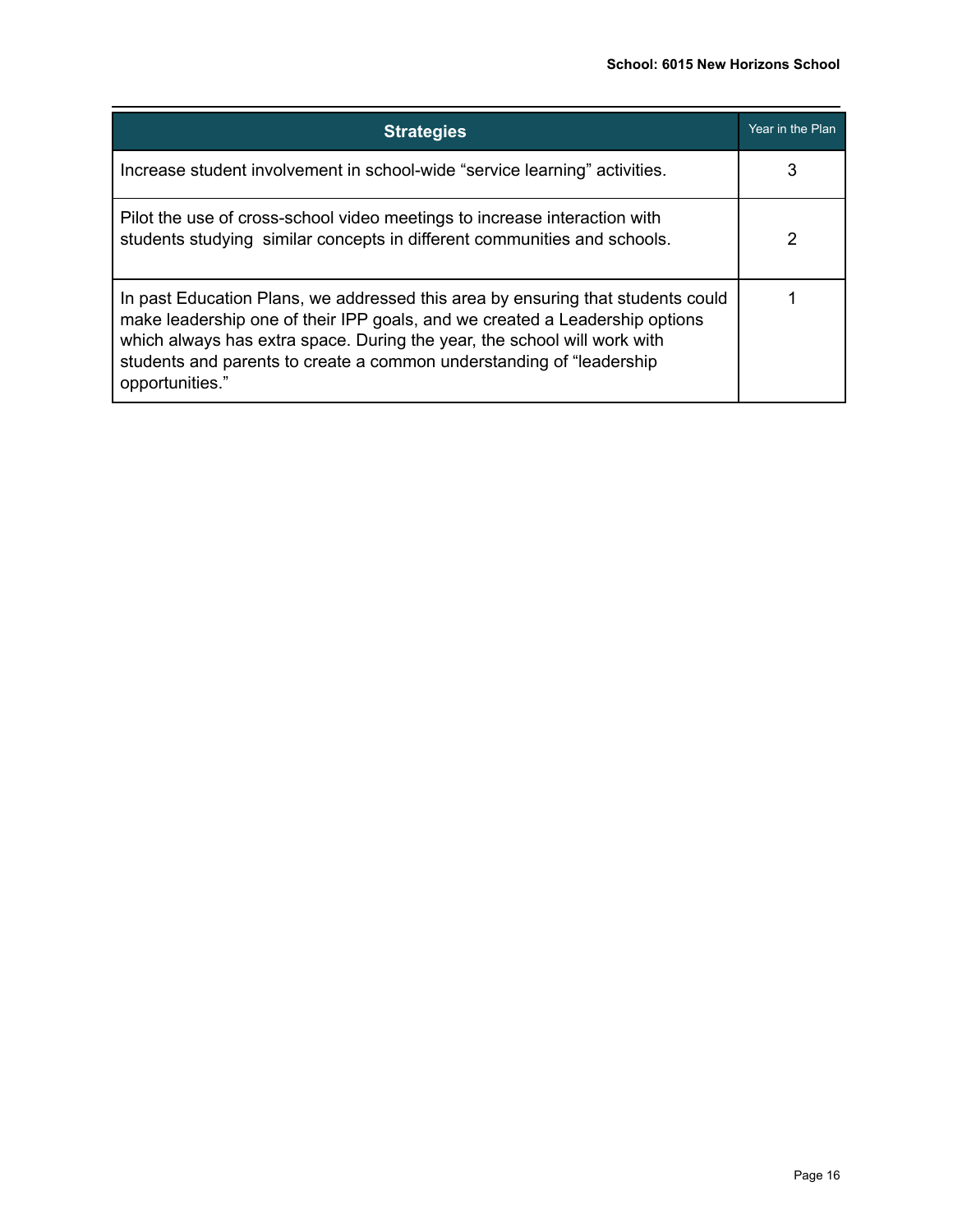# <span id="page-16-0"></span>**Charter Goal 3: Students' Emotional Needs Are Supported**

*Outcome One: Students will develop independence, self-direction and self-discipline in learning.*

<span id="page-16-1"></span>**Measure: Board Surveys**

|                                                                                                                                                                                                                                      | <b>Results (in percentages)</b> |                                                                                     |     |      |                           |      |  |  |  |
|--------------------------------------------------------------------------------------------------------------------------------------------------------------------------------------------------------------------------------------|---------------------------------|-------------------------------------------------------------------------------------|-----|------|---------------------------|------|--|--|--|
|                                                                                                                                                                                                                                      | 2017                            | 2018                                                                                |     |      | 2019   2020   2021   2022 |      |  |  |  |
| <b>Score</b>                                                                                                                                                                                                                         |                                 | 1 = Strongly Disagree<br>$2 = Disagree$<br>$3 = \text{Agree}$<br>4 = Strongly Agree |     |      |                           |      |  |  |  |
|                                                                                                                                                                                                                                      |                                 |                                                                                     |     | 3.10 | 3.04                      | 3.03 |  |  |  |
| Board Survey Parents: Percentage of parents who agree<br>that their child finds Independent Studies (Grade 4-6) /<br>Investigations (Grade 7-9) a valuable way to learn more<br>about topics that interest him/her.                  | 82%                             | 87%                                                                                 | 58% | 61%  | 61%                       | 54%  |  |  |  |
| Board Survey Parents: Percentage of parents who agree<br>the school is helping their child develop skills to become more<br>independent and self-directed in his/her learning.                                                       | 82%                             | 80%                                                                                 | 77% | 76%  | 91%                       | 89%  |  |  |  |
| Board Survey Parents: Percentage of parents who agree<br>that their child is able to apply independence and<br>self-direction in his/her learning to his/her studies in an<br>effective manner.                                      | 78%                             | 77%                                                                                 | n/a | 70%  | 79%                       | 79%  |  |  |  |
| Board Survey Parents: Percentage of parents who agree<br>that their child is becoming better to self-regulate (better able<br>to recognize their emotional state and control it.)                                                    | n/a                             | n/a                                                                                 | n/a | 77%  | 79%                       | 84%  |  |  |  |
| Board Survey Parents: Percentage of parents who agree<br>that their child is able to deal with disappointment or failure in<br>a positive way (eg. trying something new, not giving up,<br>accepting an unexpected event or result). | n/a                             | n/a                                                                                 | n/a | 62%  | 67%                       | 79%  |  |  |  |
| Board Survey Teachers: Percentage of teachers who agree<br>that their students find Independent Studies (Grade 4-6) /<br>Investigations (Grade 7-9) a valuable way to learn more<br>about topics that interest them                  | n/a                             | n/a                                                                                 | n/a | n/a  | n/a                       | 62%  |  |  |  |
| Board Survey Teachers: Percentage of teachers who agree<br>that they are helping their students develop skills to become<br>more independent and self-directed in their learning.                                                    | n/a                             | n/a                                                                                 | n/a | n/a  | n/a                       | 100% |  |  |  |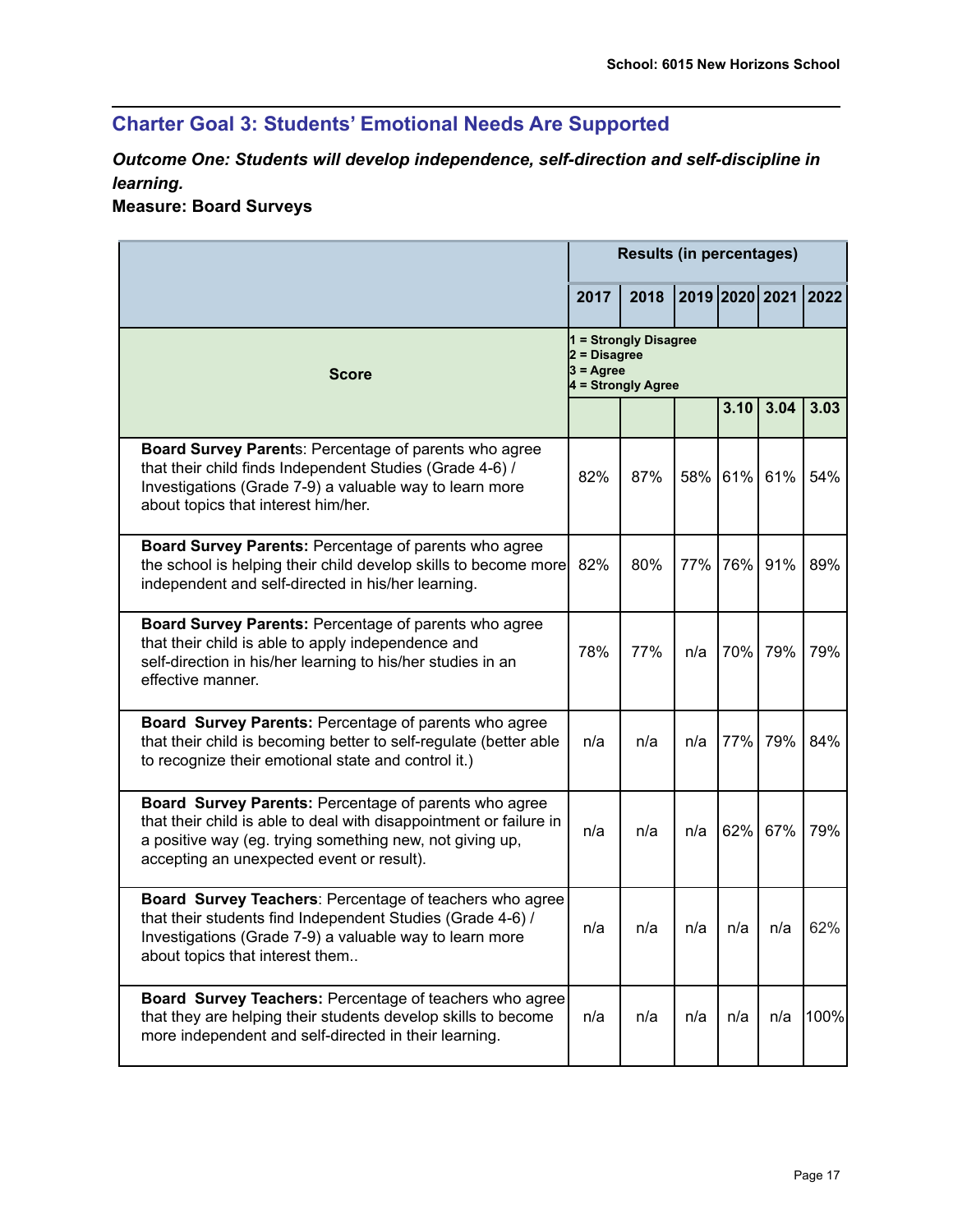| Board Survey Teachers: Percentage of teachers who agree<br>that their students are able to apply independence and<br>self-direction in their learning to their studies in an effective<br>manner.                                           | n/a | n/a | n/a      | n/a     | n/a | 100% |
|---------------------------------------------------------------------------------------------------------------------------------------------------------------------------------------------------------------------------------------------|-----|-----|----------|---------|-----|------|
| Board Survey Teachers: Percentage of teachers who<br>agree that their students are becoming better to self-regulate<br>(better able to recognize their emotional state and control it.)                                                     | n/a | n/a | n/a      | n/a     | n/a | 100% |
| Board Survey Teachers: Percentage of teachers who agree<br>that their students are able to deal with disappointment or<br>failure in a positive way (eg. trying something new, not giving<br>up, accepting an unexpected event or result).  | n/a | n/a | n/a      | n/a     | n/a | 100% |
| Board Survey Students 7-9: Percentage of students who<br>agree that Independent Studies (Grade 4-6) / Investigations<br>(Grade 7-9) a valuable way to learn more about topics that<br>interest them.                                        | n/a | 59% | 70%      | 55%     | 42% | 42%  |
| Board Survey Students 7-9: Percentage of students who<br>agree that the school is helping them develop skills to<br>become more independent and self-directed in their learning.                                                            | n/a | 89% | 72%      | 80%     | 72% | 76%  |
| Board Survey Students 7-9: Percentage of students who<br>agree that they are able to apply the skills of being more<br>independent and self-directed to their studies in an effective<br>manner.                                            | n/a | 87% | 87%      | 86%     | 75% | 76%  |
| Board Survey Students 7-9: Percentage of students who<br>agree that they are better able to self-regulate (better able to<br>recognize my emotional state and control it).                                                                  | n/a | n/a | n/a      | 73%     | 72% | 66%  |
| Board Survey Students 7-9: Percentage of students who<br>agree that they are better able to deal with disappointment or<br>failure in a positive way (eg. trying something new, not giving<br>up, accepting an unexpected event or result). | n/a | n/a | n/a      | 66%     | 66% | 60%  |
| Board Survey Students 4-6: Percentage of students who<br>agree that Independent Studies (Grade 4-6) / Investigations<br>(Grade 7-9) a valuable way to learn more about topics that<br>interest them.                                        | n/a | 88% |          | 88% 88% | 77% | 84%  |
| Board Survey Students 4-6: Percentage of students who<br>agree that the school is helping them develop skills to<br>become more independent and self-directed in their learning.                                                            | n/a | 92% |          | 93% 80% | 79% | 89%  |
| Board Survey Students 4-6: Percentage of students who<br>agree that they are able to apply the skills of being more<br>independent and self-directed to their studies in an effective<br>manner.                                            | n/a | 98% | 100% 75% |         | 77% | 93%  |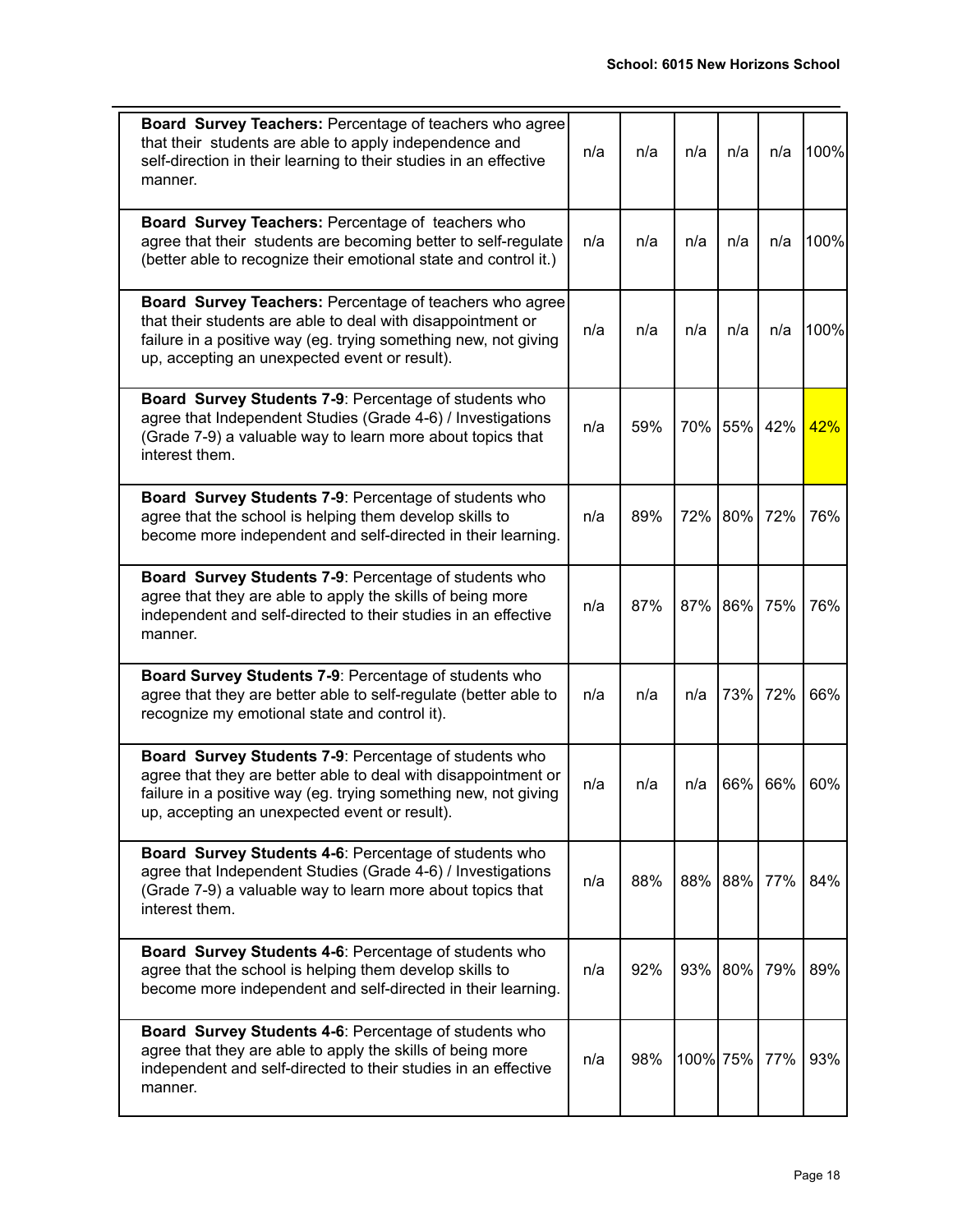| Board Survey Students 4-6: Percentage of students who<br>agree that they are better able to self-regulate (better able to<br>recognize my emotional state and control it).                                                                  | n/a | n/a | n/a |     | 72% 72% | 83% |
|---------------------------------------------------------------------------------------------------------------------------------------------------------------------------------------------------------------------------------------------|-----|-----|-----|-----|---------|-----|
| Board Survey Students 4-6: Percentage of students who<br>agree that they are better able to deal with disappointment or<br>failure in a positive way (eg. trying something new, not giving<br>up, accepting an unexpected event or result). | n/a | n/a | n/a |     | 70% 65% | 76% |
| <b>Board Survey Parents: Percentage of parents who are</b><br>satisfied with the effectiveness of their child's Individual<br>Program Plan (IPP).                                                                                           |     |     |     | 68% | 76%     | 78% |
| Board Survey Teachers: Percentage of teachers who are<br>satisfied with the effectiveness of their students' Individual<br>Program Plan (IPP).                                                                                              |     |     |     |     |         | 77% |
| <b>Board Survey Students 7-9: Percentage of students who</b><br>agree that their IPP is helpful in their learning.                                                                                                                          |     |     |     |     | 95%     | 24% |
| <b>Board Survey Students 4-6: Percentage of students who</b><br>agree that their IPP is helpful in their learning.                                                                                                                          |     |     |     |     | 87%     | 63% |
| <b>Other Measures: Board Surveys</b>                                                                                                                                                                                                        |     |     |     |     |         |     |

● A number of students expressed the need for more input on IPP goals to better address needs and more support in addressing these needs.

| <b>Strategies</b>                                                                                                                                                                                                                                                                                             |   |  |  |  |  |  |
|---------------------------------------------------------------------------------------------------------------------------------------------------------------------------------------------------------------------------------------------------------------------------------------------------------------|---|--|--|--|--|--|
| <b>IPP Improvement:</b><br>Implement ideas generated through the Stakeholder Forum (2021)<br>$\bullet$<br>Gather student input for IPP improvement.<br>$\bullet$                                                                                                                                              | 2 |  |  |  |  |  |
| Provide parents with additional tools to assist them in providing<br>social/emotional support to their children                                                                                                                                                                                               |   |  |  |  |  |  |
| Independent Studies (IS) Improvement:<br>Gather data to determine ways to increase engagement with IS.<br>Seek stakeholder input (student, teacher, parent)<br>$\bullet$<br>Review current IS procedures/components in light of against other<br>$\bullet$<br>successful independent/passion learning models. |   |  |  |  |  |  |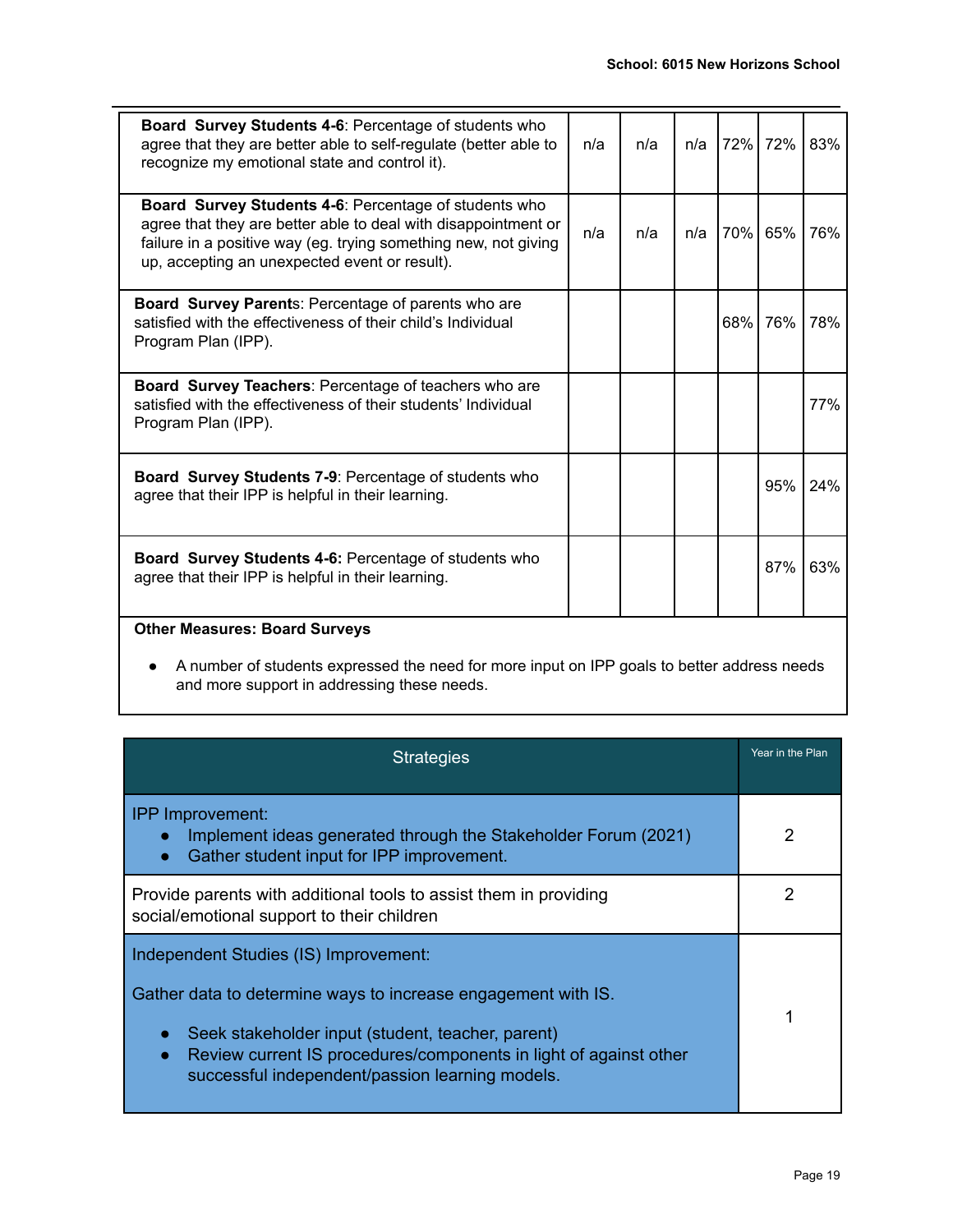| I Investigate a number of existing, social emotional curriculums and use them to |  |
|----------------------------------------------------------------------------------|--|
| create a scope and sequence for Social Emotional Learning (K-9) including        |  |
| Growth Mindset, Self-Regulation Strategies and Conflict Resolution.              |  |
|                                                                                  |  |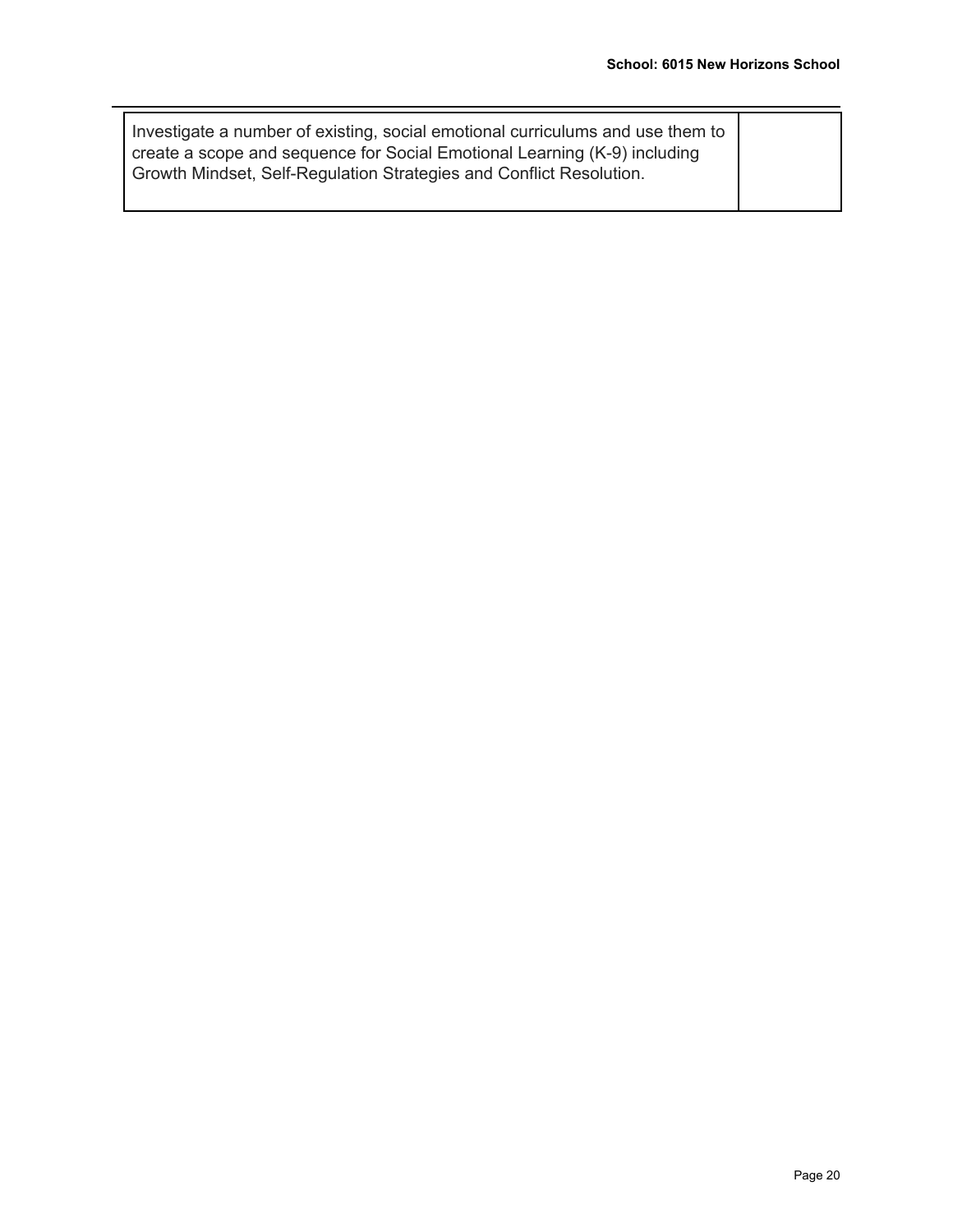<span id="page-20-0"></span>*Outcome Two: Students will become creative risk takers emotionally.* **Measure:** Board Surveys

|                                                                                                                                                                         | <b>Results (in percentages)</b>                                                     |                               |     |             |             |      |
|-------------------------------------------------------------------------------------------------------------------------------------------------------------------------|-------------------------------------------------------------------------------------|-------------------------------|-----|-------------|-------------|------|
|                                                                                                                                                                         |                                                                                     | 2017 2018 2019 2020 2021 2022 |     |             |             |      |
| <b>Score</b>                                                                                                                                                            | 1 = Strongly Disagree<br>$2 = Disagree$<br>$3 = \text{Agree}$<br>4 = Strongly Agree |                               |     |             |             |      |
|                                                                                                                                                                         |                                                                                     |                               |     |             |             |      |
| School Survey Students Parents: Percentage of parents who<br>agree that their children are able to identify their emotions when<br>they feel them.                      | 88%                                                                                 | 88%                           |     |             | 90% 84% 82% | 91%  |
| School Survey Parents: Percentage of parents who agree their<br>child is able to express himself/herself in appropriate ways while<br>feeling different emotions.       | 72%                                                                                 | 74%                           |     | 76% 71%     | 71%         | 74%  |
| School Survey Parents: Percentage of parents who agree their<br>child wants to try again even when things don't go as hoped.                                            | n/a                                                                                 | n/a                           | n/a | 61%         | 68%         | 77%  |
| School Survey Parents: My child understands it is ok to make a<br>mistake.                                                                                              | n/a                                                                                 | n/a                           | n/a | 84%         | 77%         | 83%  |
| School Survey Students Teachers: Percentage of teachers<br>who agree that their students are able to identify their emotions<br>when they feel them.                    | n/a                                                                                 | n/a                           | n/a | n/a         | n/a         | 92%  |
| School Survey Teachers: Percentage of teachers who agree<br>that their students are able to express themselves in appropriate<br>ways while feeling different emotions. | n/a                                                                                 | n/a                           | n/a | n/a         | n/a         | 85%  |
| School Survey Teachers: Percentage of teachers who agree<br>their students want to try again even when things don't go as<br>hoped.                                     | n/a                                                                                 | n/a                           | n/a | n/a         | n/a         | 69%  |
| School Survey Teachers: My students understand it is ok to<br>make a mistake.                                                                                           | n/a                                                                                 | n/a                           | n/a | n/a         | n/a         | 100% |
| School Survey Students 7-9: Percentage of students who<br>agree that they are able to identify their emotions when they feel<br>them.                                   | n/a                                                                                 | 76%                           |     | 89% 83% 73% |             | 74%  |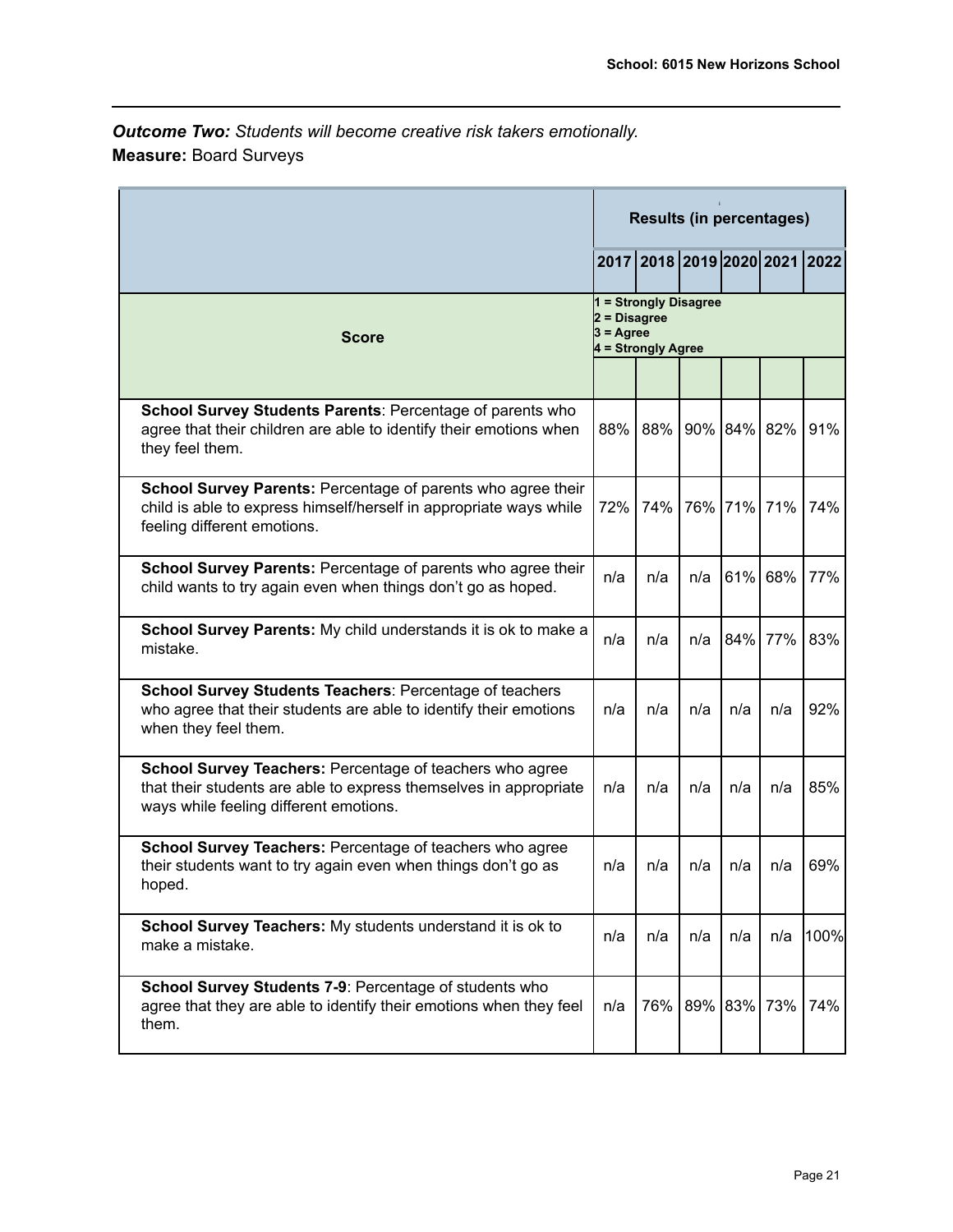| <b>School Survey Students 7-9: Percentage of students who</b><br>agree that they are able to express themselves in appropriate<br>ways while feeling different emotions. | n/a | 85%    | 67% 79% 72%     |                 | 65% |
|--------------------------------------------------------------------------------------------------------------------------------------------------------------------------|-----|--------|-----------------|-----------------|-----|
| School Survey Students 7-9: Percentage of students who<br>agree that they want to try again even when things don't go as<br>hoped.                                       | n/a | n/a    | n/a             | 76%  59%        | 59% |
| School Survey Students 7-9: Percentage of students who<br>agree that the school helps them understand that it is ok to make<br>a mistake.                                | n/a | n/a    | n/a             | 65% 71%         | 56% |
| School Survey Students 4-6: Percentage of students who<br>agree that they are able to identify their emotions when they feel<br>them.                                    | n/a | $87\%$ | 95% 79% 81%     |                 | 71% |
| School Survey Students 4-6: Percentage of students who<br>agree that they are able to express themselves in appropriate<br>ways while feeling different emotions.        | n/a |        | 87% 34% 72% 66% |                 | 59% |
| School Survey Students 4-6: Percentage of students who<br>agree that they want to try again even when things don't go as<br>hoped.                                       | n/a | n/a    | n/a             | 78%  69%        | 62% |
| School Survey Students 4-6: Percentage of students who<br>agree that the school helps them understand that it is ok to make<br>a mistake.                                | n/a | n/a    | n/a             | <b>179% 71%</b> | 75% |

| <b>Strategies</b>                                                                                                                                                                                                                          |  |  |  |  |  |  |
|--------------------------------------------------------------------------------------------------------------------------------------------------------------------------------------------------------------------------------------------|--|--|--|--|--|--|
| Deliver classroom activities to assist students with the following:                                                                                                                                                                        |  |  |  |  |  |  |
| executive functioning (time management skills; improve accountability<br>$\bullet$<br>and responsibility; organization/prioritizing)<br>resilience: learn to fail; be able to deal with stressful and ambiguous<br>$\bullet$<br>situations |  |  |  |  |  |  |
|                                                                                                                                                                                                                                            |  |  |  |  |  |  |
| Create a scope and sequence for helping students understand what it means to<br>be gifted (Grades 4, 7, 9).                                                                                                                                |  |  |  |  |  |  |
| Investigate a number of existing, social emotional curriculums and use them to<br>create a scope and sequence for Social Emotional Learning (K-9) including<br>Growth Mindset, Self-Regulation Strategies and Conflict Resolution.         |  |  |  |  |  |  |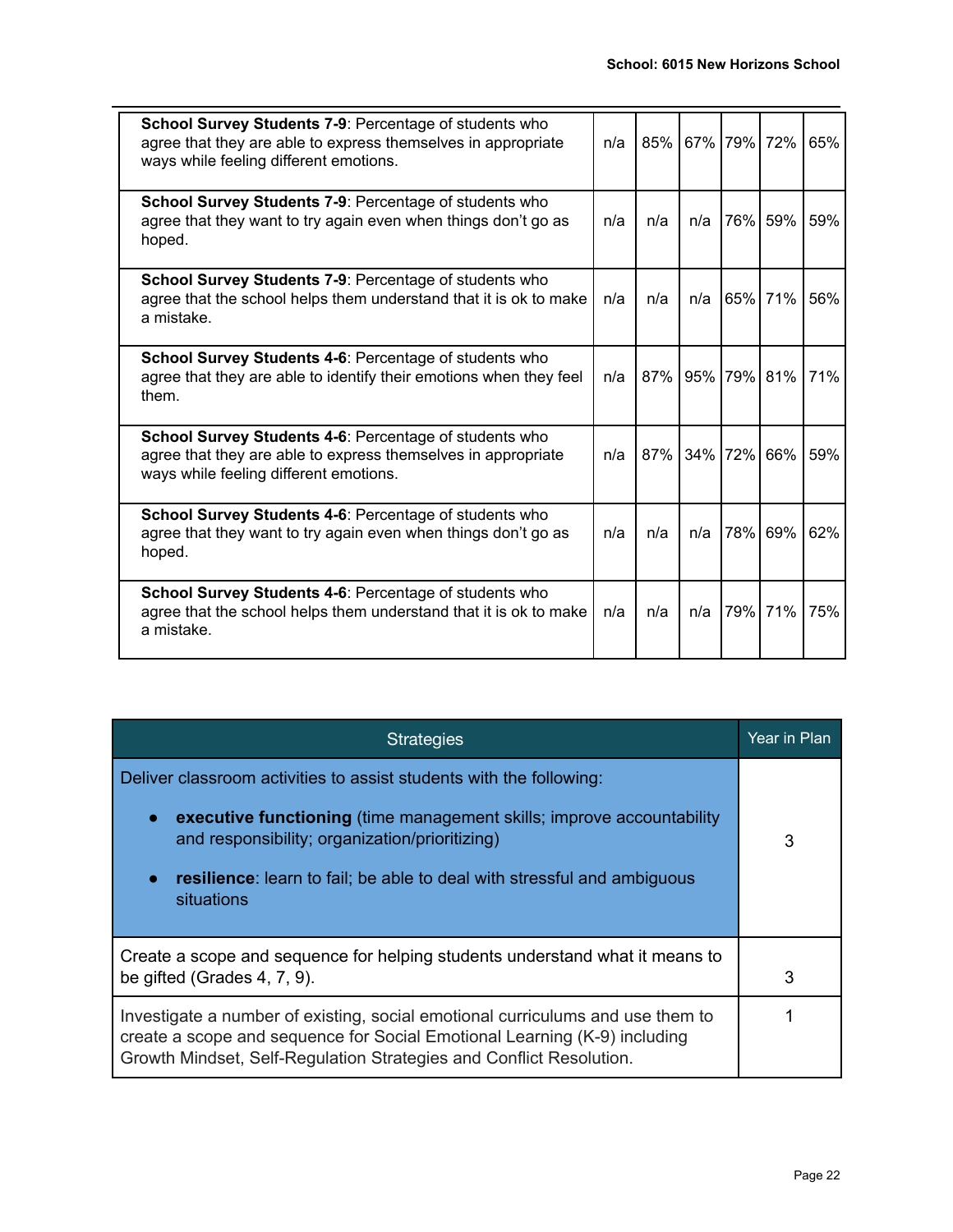# **STRATEGIC GOALS**

# <span id="page-22-1"></span><span id="page-22-0"></span>**Domain: Student Growth and Achievement**

*Measures: Provincial Achievement Tests N/A; Assurance Survey*

|                                                                                                                                                                                                                |      |      | Results (in percentages) |      |      | <b>Evaluation</b>  |             |         |  |
|----------------------------------------------------------------------------------------------------------------------------------------------------------------------------------------------------------------|------|------|--------------------------|------|------|--------------------|-------------|---------|--|
| <b>Performance Measure</b>                                                                                                                                                                                     | 2017 | 2018 | 2019                     | 2020 | 2021 | <b>Achievement</b> | Improvement | Overall |  |
| <b>Assurance Survey: Percentage</b><br>of teachers, parents and<br>students who are satisfied that<br>students model the<br>characteristics of active<br>citizenship.                                          | 84.1 | 80.1 | 79.8                     | 84.4 | 83.9 | n/a                | n/a         | n/a     |  |
| <b>Assurance Survey: The</b><br>percentage of teachers, parents<br>and students who agree that<br>students are engaged in their<br>learning at school. (Note: 67.5%<br>of students reported being<br>engaged). | n/a  | n/a  | n/a                      | n/a  | 86.9 | n/a                | n/a         | n/a     |  |
| <b>Board Survey Comments</b>                                                                                                                                                                                   |      |      |                          |      |      |                    |             |         |  |

● While many student comments reflect engagement with their learning, many express a need for more engaging classroom experiences (which is reflected in the second measure above).

| <b>Strategies</b>                                                                                                                                                                                                                                                                                                                                                       | Year in Plan |
|-------------------------------------------------------------------------------------------------------------------------------------------------------------------------------------------------------------------------------------------------------------------------------------------------------------------------------------------------------------------------|--------------|
| Continue to inservice staff on a variety of sound pedagogical approaches to<br>ensure they support the development of <b>student competencies</b> as they teach<br>towards the curricular outcomes.<br><b>Visible Thinking Routines</b><br>Learning for Transfer<br>Project Based Learning/Inquiry/Creative Problem Solving<br>$\bullet$<br><b>Cooperative Learning</b> |              |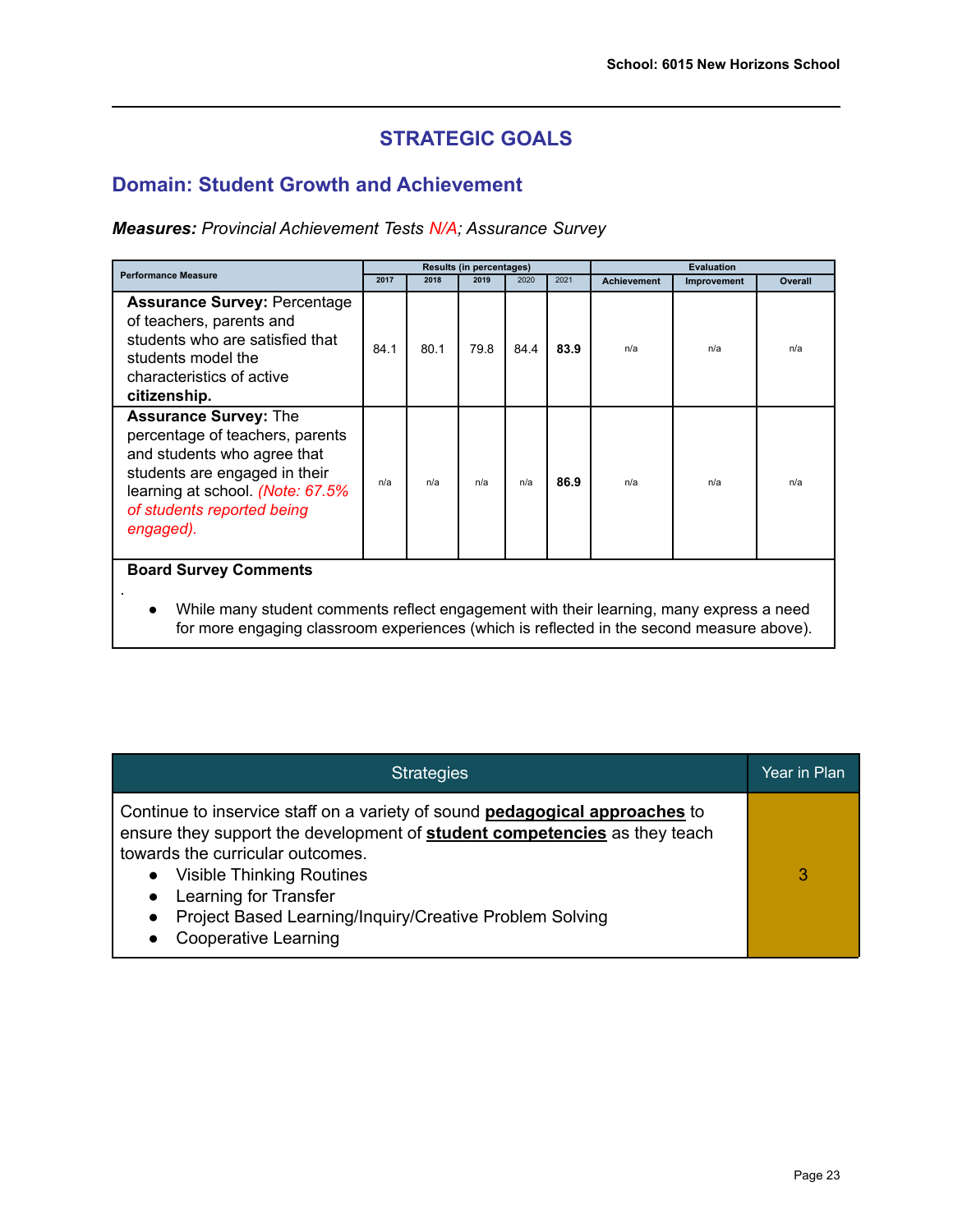### <span id="page-23-0"></span>**Domain: Learning Supports**

### *Measures: Board Surveys, Stakeholder Forum, CAT 4 Assessment*

| <b>FNMI Achievement</b><br><b>CAT 4 Assessment</b> | <b>Below</b><br>Average | <b>Average</b> | <b>Above</b><br><b>Average</b> |
|----------------------------------------------------|-------------------------|----------------|--------------------------------|
| <b>Reading</b>                                     | $0\%$                   | 57%            | 43%                            |
| <b>Math</b>                                        | $0\%$                   | 29%            | 71%                            |
| <b>Computation</b>                                 | 10%                     | 70%            | 20%                            |

|                                                                                                                                                                                                                                                       |      |      | Results (in percentages) |      |      | <b>Evaluation</b>  |             |         |
|-------------------------------------------------------------------------------------------------------------------------------------------------------------------------------------------------------------------------------------------------------|------|------|--------------------------|------|------|--------------------|-------------|---------|
| <b>Performance Measure</b>                                                                                                                                                                                                                            | 2017 | 2018 | 2019                     | 2020 | 2021 | <b>Achievement</b> | Improvement | Overall |
| <b>Assurance Survey: Percentage</b><br>of teacher, parent and student<br>agreement that: students are<br>safe at school, are learning the<br>importance of caring for others,<br>are learning respect for others<br>and are treated fairly in school. | 86.9 | 84.4 | 84.9                     | 90.7 | 92.1 | n/a                | n/a         | n/a     |
| <b>Assurance Survey: The</b><br>percentage of teachers, parents<br>and students who agree that<br>students have access to the<br>appropriate supports and<br>services at school.                                                                      | n/a  | n/a  | n/a                      | n/a  | 82.6 | n/a                | n/a         | n/a     |

#### **Board Survey:**

• The Board Survey shows that 55% of parents & teachers are satisfied with the school's discipline procedures to address inappropriate behaviors, while 23% were dissatisfied and 22% did not know.

#### **Board Survey Comments**

- Many teacher and parent comments from the Board Survey suggest that increased learning supports be made available to students including a psychologist.
- A number of students also expressed the need for additional students support resources to help address frustrations (more sensory tools, counselling support)
- Many parent and teacher comments reflect the need to review and clarify classroom and school behavior management (discipline)

### **Stakeholder Forum results**

- More mental health support (ie.additional counselling) staff.
- More unique supports for students (ie. fidgets, brain breaks, animal supports).
- More support for behavioural management for some of our higher needs behavioural students and follow-up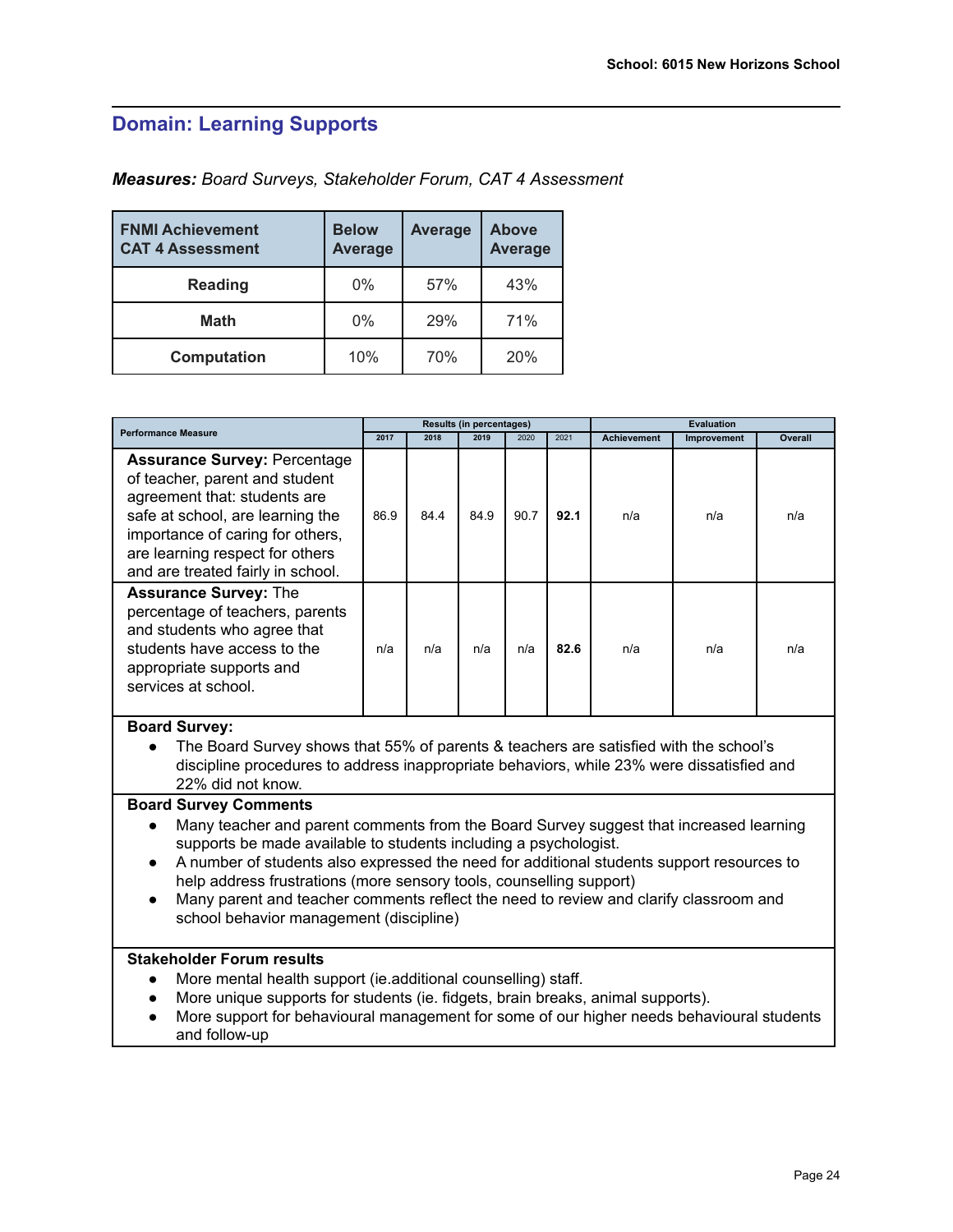*Outcomes, measures and strategies must address First Nations,Métis and Inuit student success and ensure all students, teachers and school leaders learn about First Nations, Métis and Inuit perspectives and experiences, treaties, agreements, and the history and legacy of residential schools*

| <b>Strategies</b>                                                                                                                                                | Years in the Plan |
|------------------------------------------------------------------------------------------------------------------------------------------------------------------|-------------------|
| Include an "Indigenous Perspectives" portion of staff meetings to explore indigenous<br>culture and issues.<br>Multi-year strategy                               | 4                 |
| Teachers integrate FNMI "ways of knowing" and their FNMI activities where appropriate<br>into their instruction.                                                 | 4                 |
| Expand FNMI learning and library resources.                                                                                                                      | $\mathcal{P}$     |
| Increase the full-time equivalency (FTE) of school counselling services                                                                                          | 4                 |
| Increase human resources to better match the more challenging student needs<br>(eg. EA; counsellor; OT, etc)                                                     | $\overline{2}$    |
| Purchase a variety of supports for students including fidgets, furniture, and<br>additional sensory room items.<br>seek additional unique and feasible supports. |                   |
| Enhance understanding around our behaviour management plan through<br>communication (parents and staff) and coaching (staff).                                    |                   |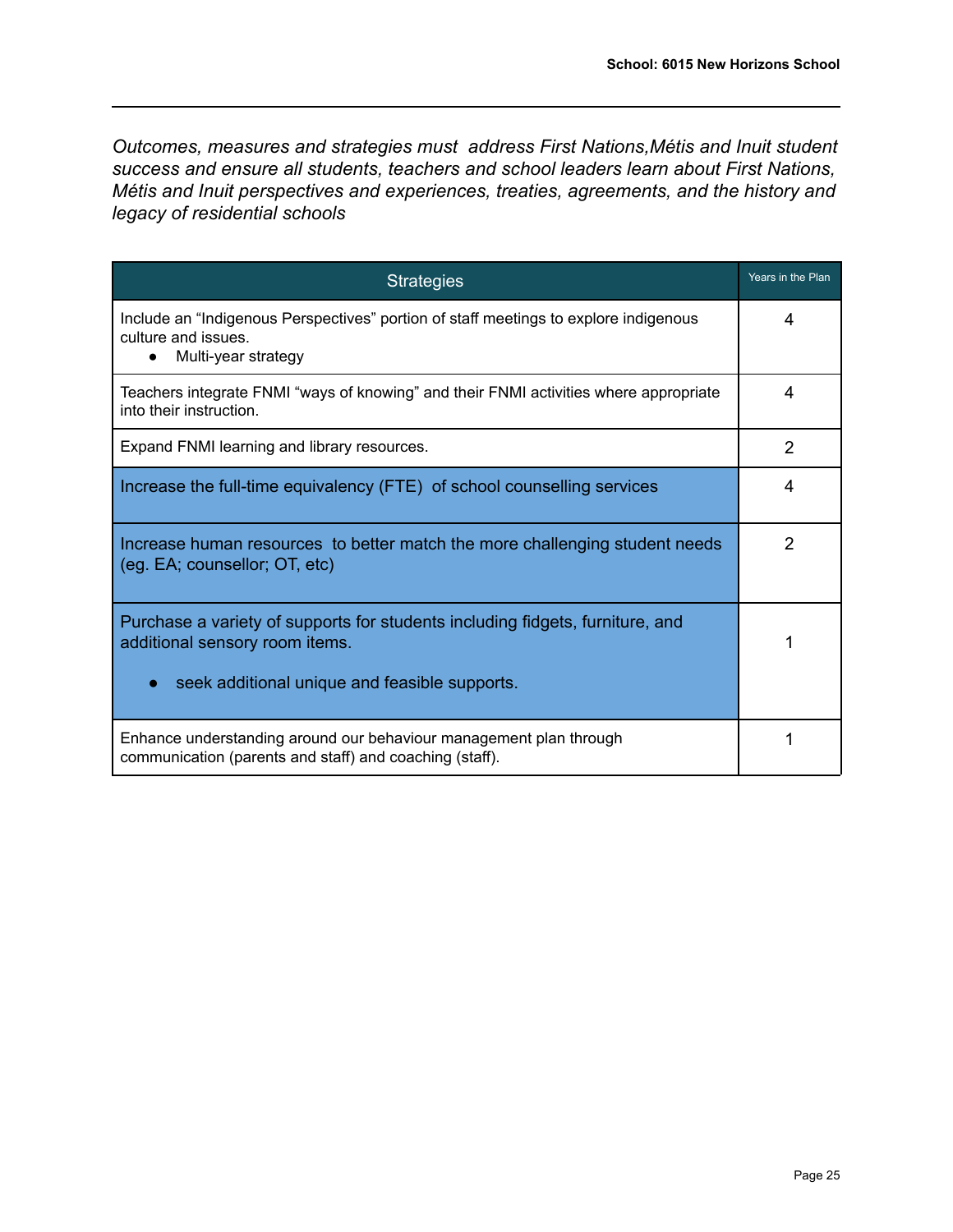# <span id="page-25-0"></span>**Domain: Teaching and Leading**

|                                                                                                                                                                                                                                                                |                              |      | Results (in percentages) |      | <b>Evaluation</b> |                    |             |                |
|----------------------------------------------------------------------------------------------------------------------------------------------------------------------------------------------------------------------------------------------------------------|------------------------------|------|--------------------------|------|-------------------|--------------------|-------------|----------------|
| <b>Performance Measure</b>                                                                                                                                                                                                                                     | 2019<br>2018<br>2020<br>2017 |      |                          |      | 2021              | <b>Achievement</b> | Improvement | <b>Overall</b> |
| <b>Assurance Survey:</b><br>Percentage of teachers,<br>parents and students<br>satisfied with the<br>opportunity for students to<br>receive a broad program of<br>studies including fine arts,<br>career, technology, and<br>health and physical<br>education. | 75.2                         | 73.0 | 77.4                     | 83.7 | 82.1              | N/A                | N/A         | N/A            |

#### **Stakeholder Forum:**

● Feedback from the stakeholder forum called for additional programming options (ie. acceleration in other areas; creative thinking, non-academic programs and student engagement).

● More unique experiential learning opportunities for students in the classroom and outside.

#### **Board Survey**

- Many parents commented that communication from teacher to parents indeed improvements and needs to be streamlined, survey data shows that 85% of parents are satisfied with the communication about their child's progress and 82% are satisfied that the school informs parents of its activities and plans in a timely manner.
- Student comments reflect the need for more diverse/engaging program delivery.

| <b>Strategies</b>                                                                                                                                                                                                                                                                                                                                           | Year In the Plan |  |  |  |  |
|-------------------------------------------------------------------------------------------------------------------------------------------------------------------------------------------------------------------------------------------------------------------------------------------------------------------------------------------------------------|------------------|--|--|--|--|
|                                                                                                                                                                                                                                                                                                                                                             |                  |  |  |  |  |
| Develop consistency at the junior high level between teachers and across the<br>program (expectations, communication, structure) while maintaining diversity in<br>teaching styles and approaches<br>review, establsih, and communicate expectations for communication<br>$\bullet$<br>review and communicate assessment and grading practices<br>$\bullet$ |                  |  |  |  |  |
| Increased emphasis (school-wide) on effective communication regarding<br>student progress (academic, social, and emotional)<br>$\bullet$<br>school/classroom events                                                                                                                                                                                         |                  |  |  |  |  |
| Increase emphasis on financial literacy and career planning.<br>Review the extent to which the new/current provincial curriculum<br>$\circ$<br>includes instruction focused on career and financial health<br>education.<br>Continue use of Junior Achievement (Junior high) and Junior ATB<br>$\circ$<br>Financial Literacy (grades 5-6).                  |                  |  |  |  |  |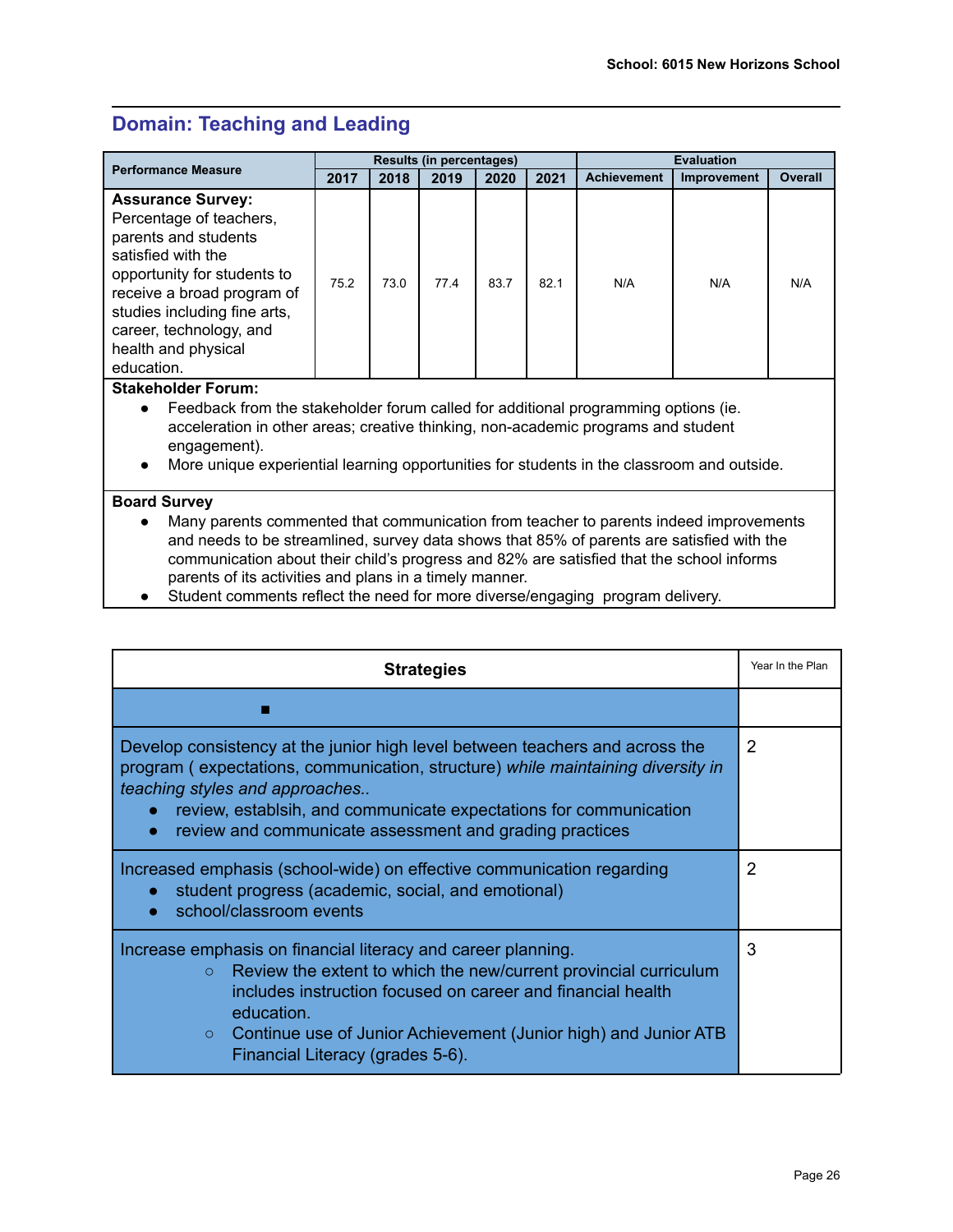| Ensure that, either in the context of the new curriculum, or<br>$\circ$<br>through new and innovative ways within the instructional<br>program, these issues are addressed. |  |
|-----------------------------------------------------------------------------------------------------------------------------------------------------------------------------|--|
| Increase spaces and technology for creative learning including a "Maker Space."   1                                                                                         |  |

# <span id="page-26-0"></span>**Domain: Governance**

| <b>Performance Measure</b>                                                                                                                                                                                                                                                                            | <b>Results (in percentages)</b> |      | <b>Evaluation</b> |      |      |                    |             |                |
|-------------------------------------------------------------------------------------------------------------------------------------------------------------------------------------------------------------------------------------------------------------------------------------------------------|---------------------------------|------|-------------------|------|------|--------------------|-------------|----------------|
|                                                                                                                                                                                                                                                                                                       | 2017                            | 2018 | 2019              | 2020 | 2021 | <b>Achievement</b> | Improvement | <b>Overall</b> |
| <b>Assurance Survey:</b><br>Percentage of teachers and<br>parents satisfied with parental<br>involvement in decisions about<br>their child's education.                                                                                                                                               | 87.8                            | 84.2 | 81.4              | 87.2 | 91.1 | N/A                | N/A         | N/A            |
| <b>Assurance Survey:</b><br>Percentage of teacher, parent<br>and student agreement that:<br>students are safe at school,<br>are learning the importance of<br>caring for others, are learning<br>respect for others and are<br>treated fairly in school.                                              | 86.9                            | 84.4 | 84.9              | 90.7 | 92.1 | n/a                | n/a         | n/a            |
| <b>Assurance Survey:</b><br>Percentage of teachers,<br>parents and students satisfied<br>with the overall quality of basic<br>education.                                                                                                                                                              | 92.1                            | 88.3 | 88.4              | 92.2 | 93.8 | n/a                | n/a         | n/a            |
| <b>Assurance Survey:</b><br>Percentage of teachers and<br>parents who agree that<br>students are taught attitudes<br>and behaviours that will make<br>them successful at work when<br>they finish school.                                                                                             | 82.8                            | 77.4 | 79.6              | 83.0 | 92.7 | n/a                | n/a         | n/a            |
| <b>Assurance Survey:</b><br>Percentage of teacher and<br>parent satisfaction that<br>students demonstrate the<br>knowledge, skills and attitudes<br>necessary for lifelong<br>learning. (This measure is<br>required for charter and private<br>school authorities that do not<br>have grades 10-12.) | 55.2                            | 55.0 | 51.9              | 51.9 | 84.1 | n/a                | n/a         | n/a            |
| <b>Assurance Survey:</b><br>Percentage of teachers and<br>parents satisfied with parental                                                                                                                                                                                                             | 87.8                            | 84.2 | 81.4              | 87.2 | 91.1 | n/a                | n/a         | n/a            |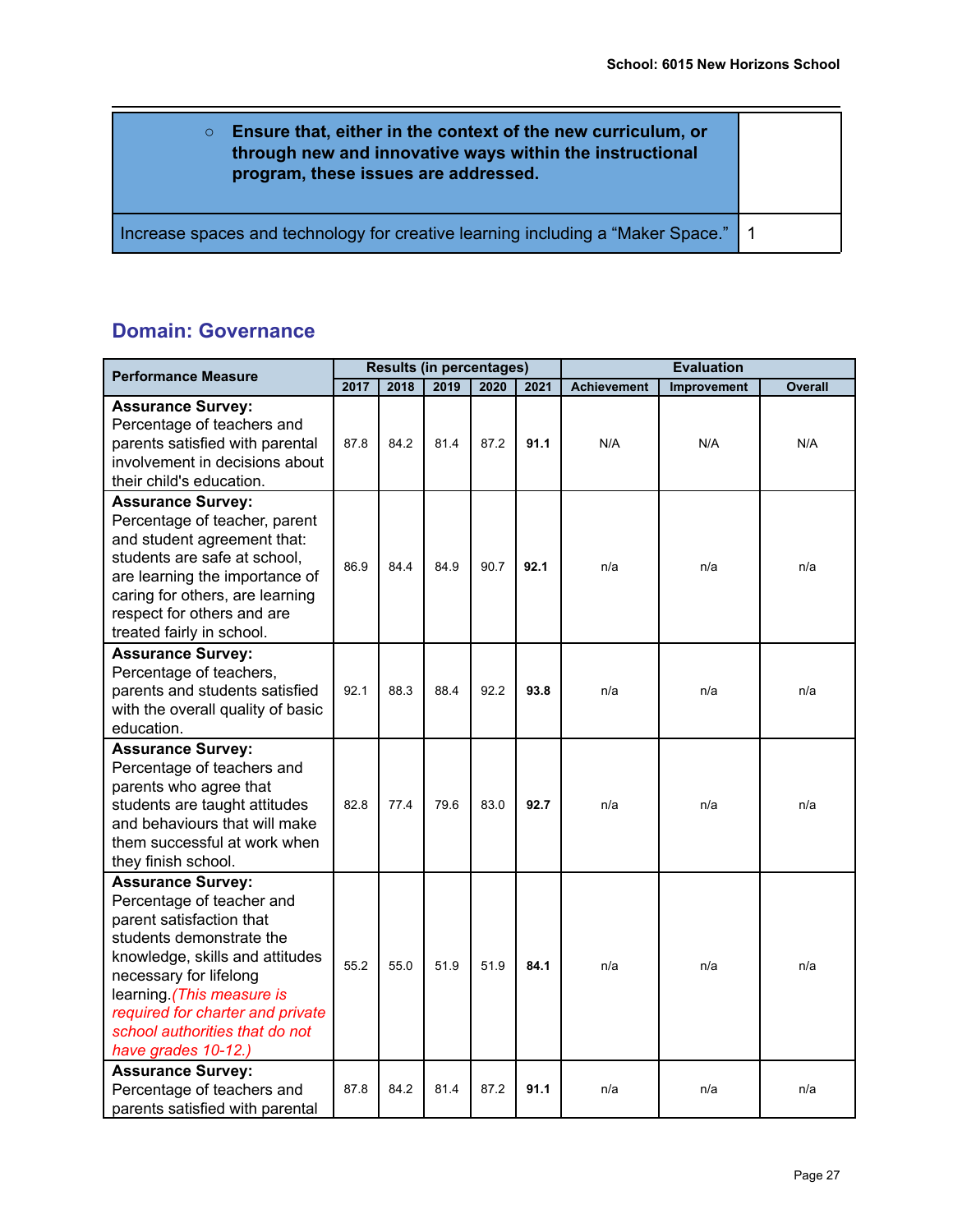| involvement in decisions about                                                                     |      |      |      |      |      |     |     |     |
|----------------------------------------------------------------------------------------------------|------|------|------|------|------|-----|-----|-----|
| their child's education.                                                                           |      |      |      |      |      |     |     |     |
| <b>Assurance Survey:</b>                                                                           |      |      |      |      |      |     |     |     |
| Percentage of teachers,                                                                            |      |      |      |      |      |     |     |     |
| parents and students                                                                               |      |      |      |      |      |     |     |     |
| indicating that their school and                                                                   | 88.7 | 74 0 | 74.7 | 81.8 | 86.8 | n/a | n/a | n/a |
| schools in their jurisdiction                                                                      |      |      |      |      |      |     |     |     |
| have improved or stayed the                                                                        |      |      |      |      |      |     |     |     |
| same the last three years.                                                                         |      |      |      |      |      |     |     |     |
| <b>Stakeholder Forum</b>                                                                           |      |      |      |      |      |     |     |     |
| Increased parental engagement and involvement was seen as a key area for improvement.<br>$\bullet$ |      |      |      |      |      |     |     |     |
| Communication regarding what is available for student activities (web page?)                       |      |      |      |      |      |     |     |     |
|                                                                                                    |      |      |      |      |      |     |     |     |

#### **Board Survey Comments**

● Increased parental engagement

● Many parents commented that communication from teacher to parents indeed improvements and needs to be streamlined, survey data shows that 85% of parents are satisfied with the communication about their child's progress and 82% are satisfied that the school informs parents of its activities and plans in a timely manner.

| <b>Strategies</b>                                                                                                                                                                                                                                                                                                                                                                                      | Year in the<br>Plan |  |  |  |  |
|--------------------------------------------------------------------------------------------------------------------------------------------------------------------------------------------------------------------------------------------------------------------------------------------------------------------------------------------------------------------------------------------------------|---------------------|--|--|--|--|
| Engage stakeholders at the winter Stakeholder Forum.                                                                                                                                                                                                                                                                                                                                                   |                     |  |  |  |  |
| The Board High School Task Force will continue to investigate establishment of New<br>Horizons high school program.                                                                                                                                                                                                                                                                                    | 4                   |  |  |  |  |
| Develop consistency at the junior high level between teachers and across the program<br>(expectations, communication, structure) while maintaining diversity in teaching styles<br>and approaches<br>review, establsih, and communicate expectations for communication<br>$\bullet$<br>review and communicate assessment and grading practices                                                         | $\overline{2}$      |  |  |  |  |
| Increased emphasis (school-wide) on effective communication regarding<br>student progress (academic, social, and emotional)<br>school/classroom events<br>$\bullet$                                                                                                                                                                                                                                    | $\overline{2}$      |  |  |  |  |
| Review and monitor the school's COVID protocols and procedures.                                                                                                                                                                                                                                                                                                                                        |                     |  |  |  |  |
| Develop a substitute teacher handbook.                                                                                                                                                                                                                                                                                                                                                                 |                     |  |  |  |  |
| Explore ways to increase capacity building for volunteers (ig. responding to students<br>while assisting a teacher, confidentiality, etc.)                                                                                                                                                                                                                                                             |                     |  |  |  |  |
| Community Re-Engagement<br>Seek, plan, and create events and opportunities for parents to re-engage with<br>$\bullet$<br>the school, other parents, and with the staff (cotinued on next page)<br>In conjunction with parent groups, seek ways to increase parent engagement in<br>$\bullet$<br>assisting at school (lunch hour, before school, after school) School Council,<br>FANHS, and the Board. |                     |  |  |  |  |